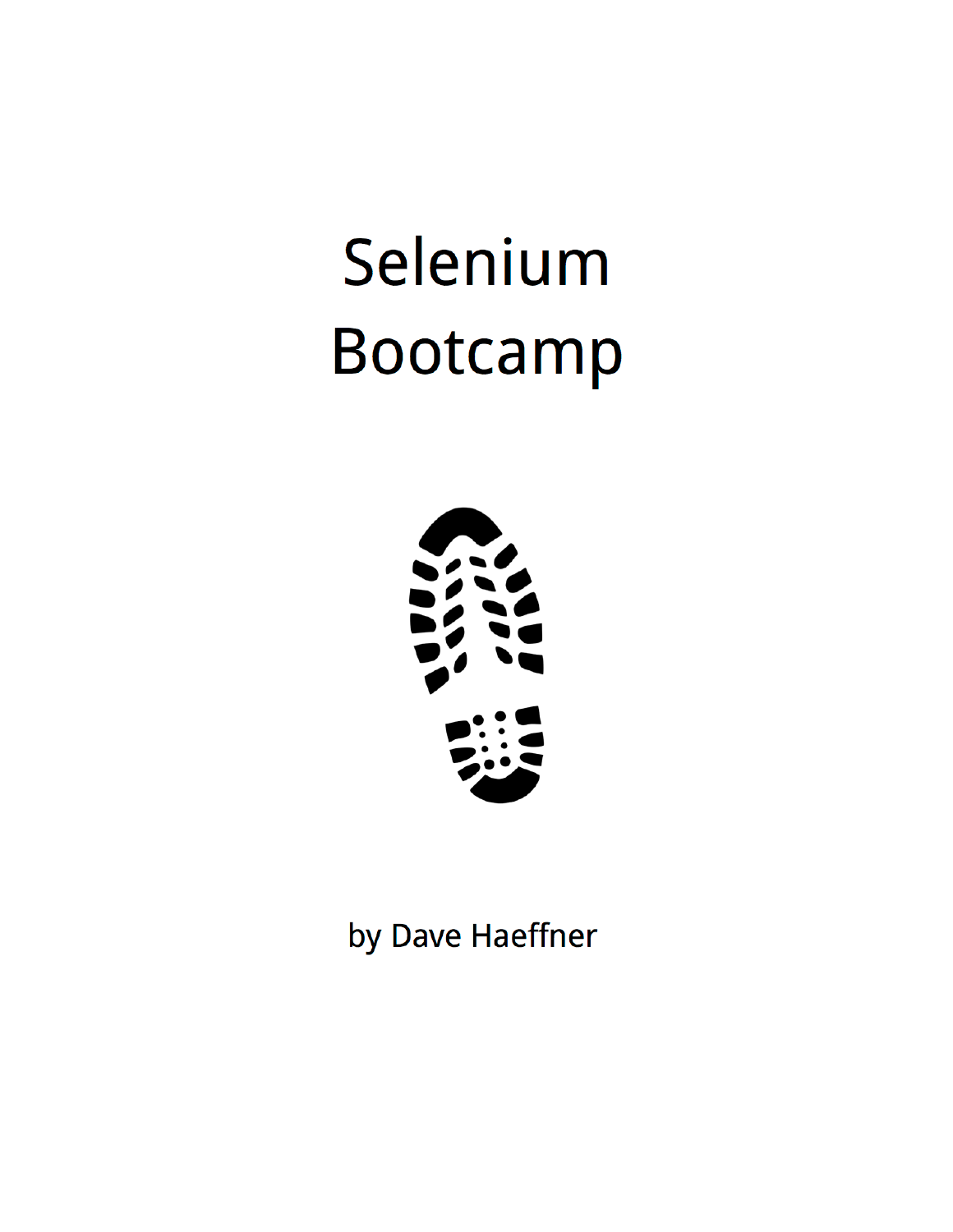## Table of Contents

- 1. The First Things You Need To Know
- 2. Writing Your First Selenium Test
- 3. <u>How To Write Maintainable Tests</u>
- 4. Writing Resilient Test Code
- 5. <mark>Packaging For Use</mark>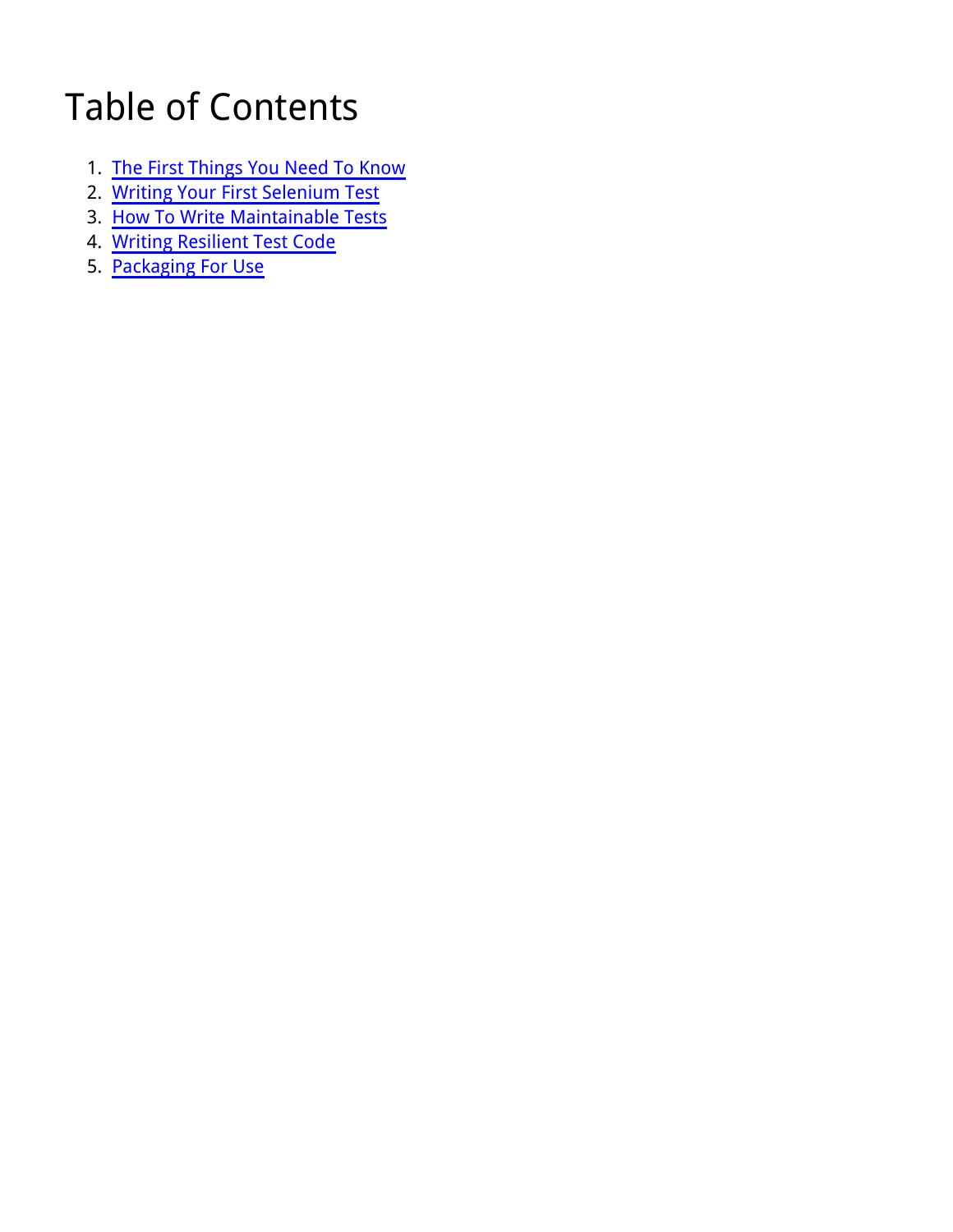## The First Things You Need To Know

Selenium is really good at a specific set of things. If you know what those are and stick to them then you will be able to easily write reliable, scalable, and maintainable tests that you and your team can trust.

But before we dig in, there are a few things you'll want to know before you write your first test.

## Define a Test Strategy

A great way to increase your chances of automated web testing success is to focus your efforts by mapping out a testing strategy. The best way to do that is to answer four questions:

- 1. How does your business make money (or generate value for the end-user)?
- 2. How do your users use your application?
- 3. What browsers are your users using?
- 4. What things have broken in the application before?

After answering these, you will have a good understanding of the functionality and browsers that matter most for the application you are testing. This will help you narrow down your initial efforts to the things that matter most.

From the answers you should be able to build a prioritized list (or backlog) of critical business functionality, a short list of the browsers to focus on, and include the risky parts of your application to watch out for. This prioritized list will help you make sure you're on the right track (e.g., focusing on things that matter for the business and its users).

## Pick a Programming Language

In order to work well with Selenium, you need to choose a programming language to write your acceptance tests in. Conventional wisdom will tell you to choose the same language as what the application is written in. That way if you get stuck you can ask the developers on your team for help. But if you're not proficient in this language (or new to development), then your progress will be slow and you'll likely end up asking for more developer help than they have time for - hindering your automation efforts and setting you up for failure.

A great way to determine which language to go with is to answer one simple question: Who will own the automated tests?

As you are considering which language to go with, consider what open source frameworks already exist for the languages you're eyeing. Going with one will save you a lot of time and give you a host of functionality out of the box that you would otherwise have to build and maintain yourself -- and it's FREE.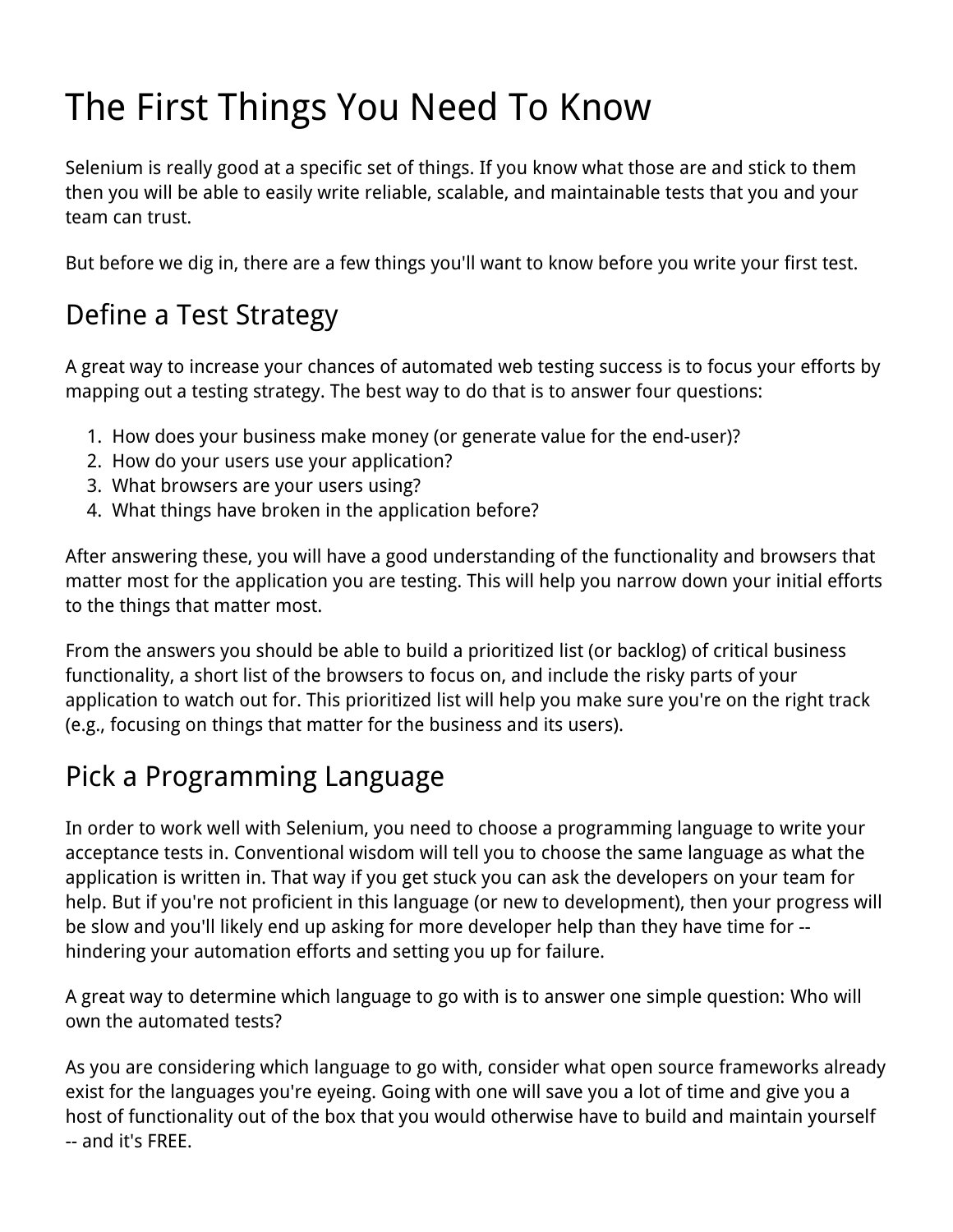You can see a list of available open source Selenium frameworks here.

Choosing a programming language for automated testing is not a decision that should be taken lightly. If you're just starting out (or looking to port your tests) then considering and discussing these things will help position you for long term success.

For this course we'll be using the Ruby programming language. If you need help installing Ruby, then check out one of the following links:

- $\bullet$ Linux
- Mac
- Windows

## Choose an Editor

In order to write code, you will need to use some kind of an editor (e.g., text editor, or integrated development environment). There are plenty to choose from. Here are some of the more popular ones I've run into:

- Emacs
- **Intellil**  $\bullet$
- Sublime Text
- Vim

It's important to pick an editor that works for you and makes you productive. So if you're new to programming and text editors, then it's probably best to go with something more intuitive like Sublime Text or IntelliJ.

Coming up next, I'll review how to write an effective acceptance test with Selenium.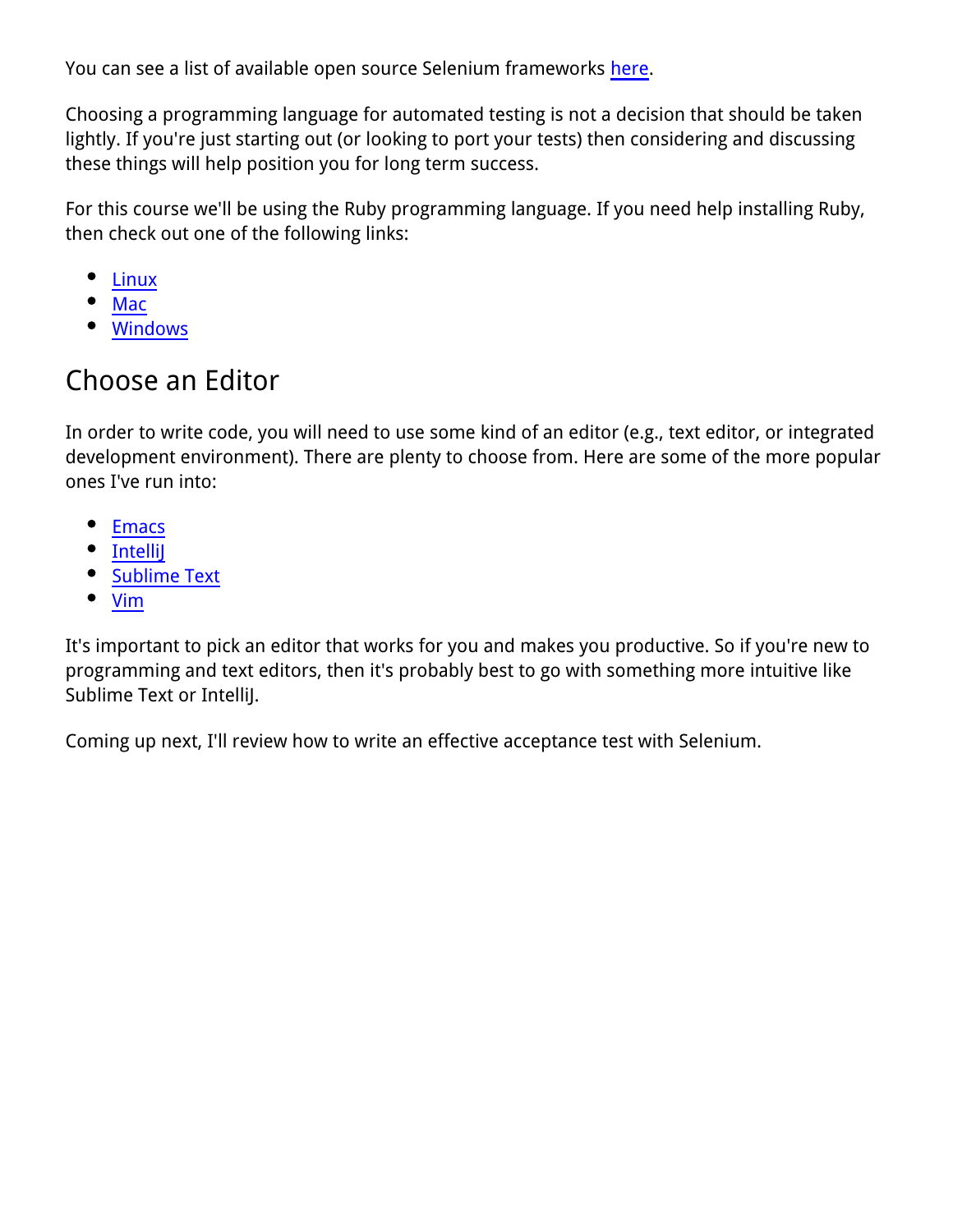## Writing Your First Selenium Test

Selenium works with two pieces of information -- the element on a page you want to use and what you want to do with it. This one-two punch will be repeated over and over until you achieve the outcome you want in your application. At which point you will perform an assertion to confirm that the end result is what you intended.

Let's take logging in to a website as an example. With Selenium you would:

- 1. Visit the main page of a site
- 2. Find the login button and click it
- 3. Find the login form's username field and input text
- 4. Find the login form's password field and input text
- 5. Find the login form submit button and click it

Selenium is able to find and interact with elements on a page by way of various locator strategies. The list includes Class, CSS, ID, Link Text, Name, Partial Link Text, Tag Name, and XPath.

While each serves a purpose, you only need to know a few to start writing effective tests.

### How To Find Locators

The simplest way to find locators is to inspect the elements on a page. The best way to do this is from within your web browser. Fortunately, popular browsers come pre-loaded with development tools that make this simple to accomplish.

When viewing the page, right-click on the element you want to interact with and click Inspect Element. This will bring up a small window with all of the HTML for the page, but zoomed into your highlighted selection. From here you can see if there are unique or descriptive attributes you can work with.

## How To Find Quality Elements

Your focus with picking an effective element should be on finding something that is unique, descriptive, and unlikely to change. Ripe candidates for this are id and class attributes. Whereas copy (e.g., text, or the text of a link) is less ideal since it is more apt to change. This may not hold true for when you make assertions, but it's a good goal to strive for.

If the elements you are attempting to work with don't have unique  $\vec{a}$  or class attributes directly on them, look at the element that houses them (a.k.a. the parent element). Oftentimes the parent element has a unique locator that you can use to start with and drill down into the element you want to use (with CSS selectors).

And if you can't find any unique elements, have a conversation with your development team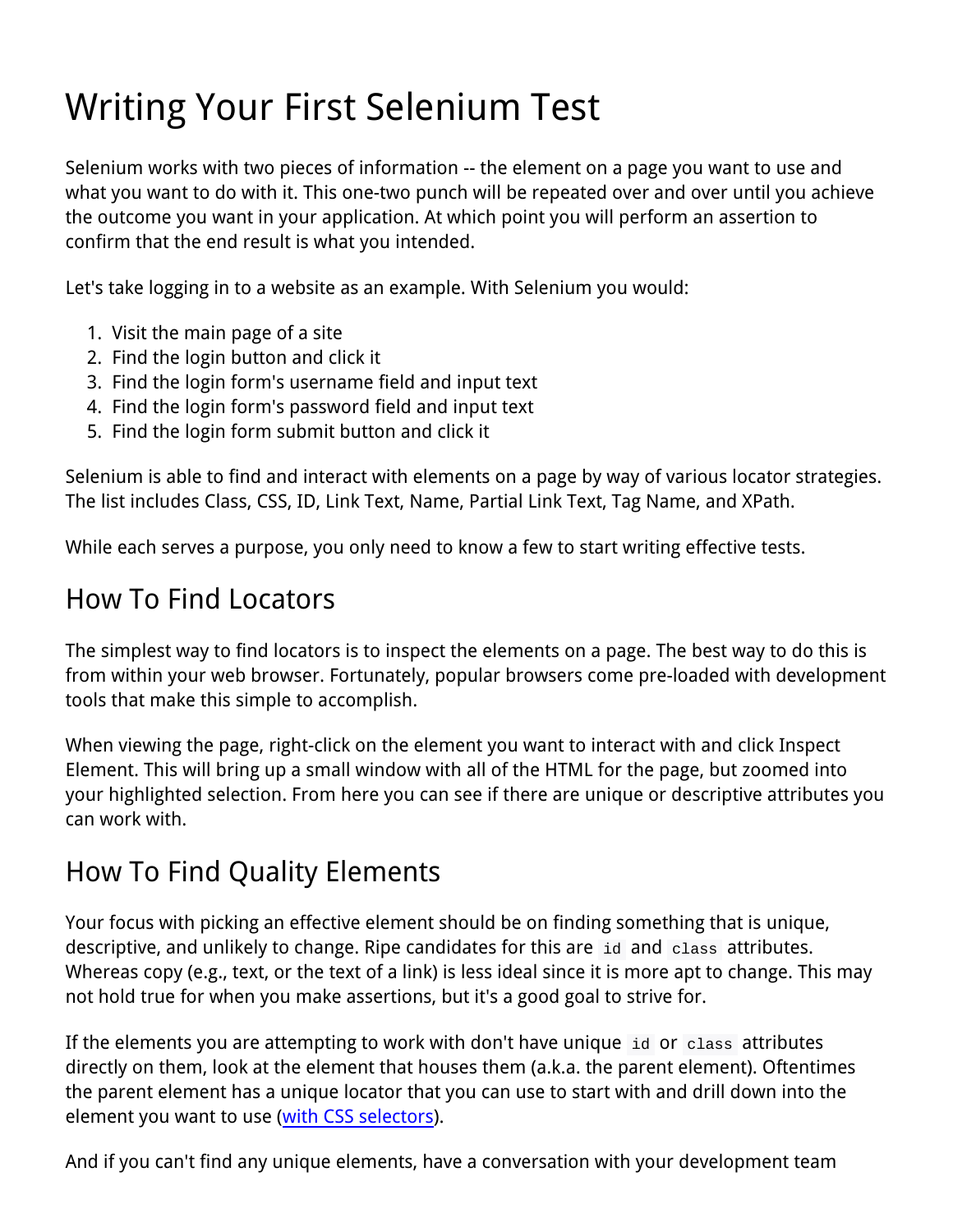letting them know what you are trying to accomplish. It's not hard for them to add helpful, semantic markup to make test automation easier, especially when they know the use case you are trying to automate. The alternative can be a lengthy, painful process which will probably yield working test code -- but it will be brittle and hard to maintain.

## Steps To Writing a Selenium Test

There are five parts to writing a Selenium test:

- 1. Find the elements you want to use
- 2. Write a test with Selenium actions that use these elements
- 3. Figure out what to assert
- 4. Write the assertion and verify it
- 5. Double-check the assertion by forcing it to fail

As part of writing your Selenium test, you will also need to create and destroy a browser instance. This is something that we will pull out of our tests in a future lesson, but it's worth knowing about up front.

Let's take our login example from above and step through the test writing process.

### An Example

The best way to find the Selenium actions for your specific language is to look at the available language binding on the Selenium HQ wiki pages or look through the Selenium HQ getting started documentation for WebDriver.

For this example, we'll be using the Ruby programming language, RSpec version 2.14 (an open-source Ruby testing framework), and the-internet (an open-source web application).

Step 1: Find The Elements You Want To Use

Let's use the login example on the-internet). Here's the markup from the page.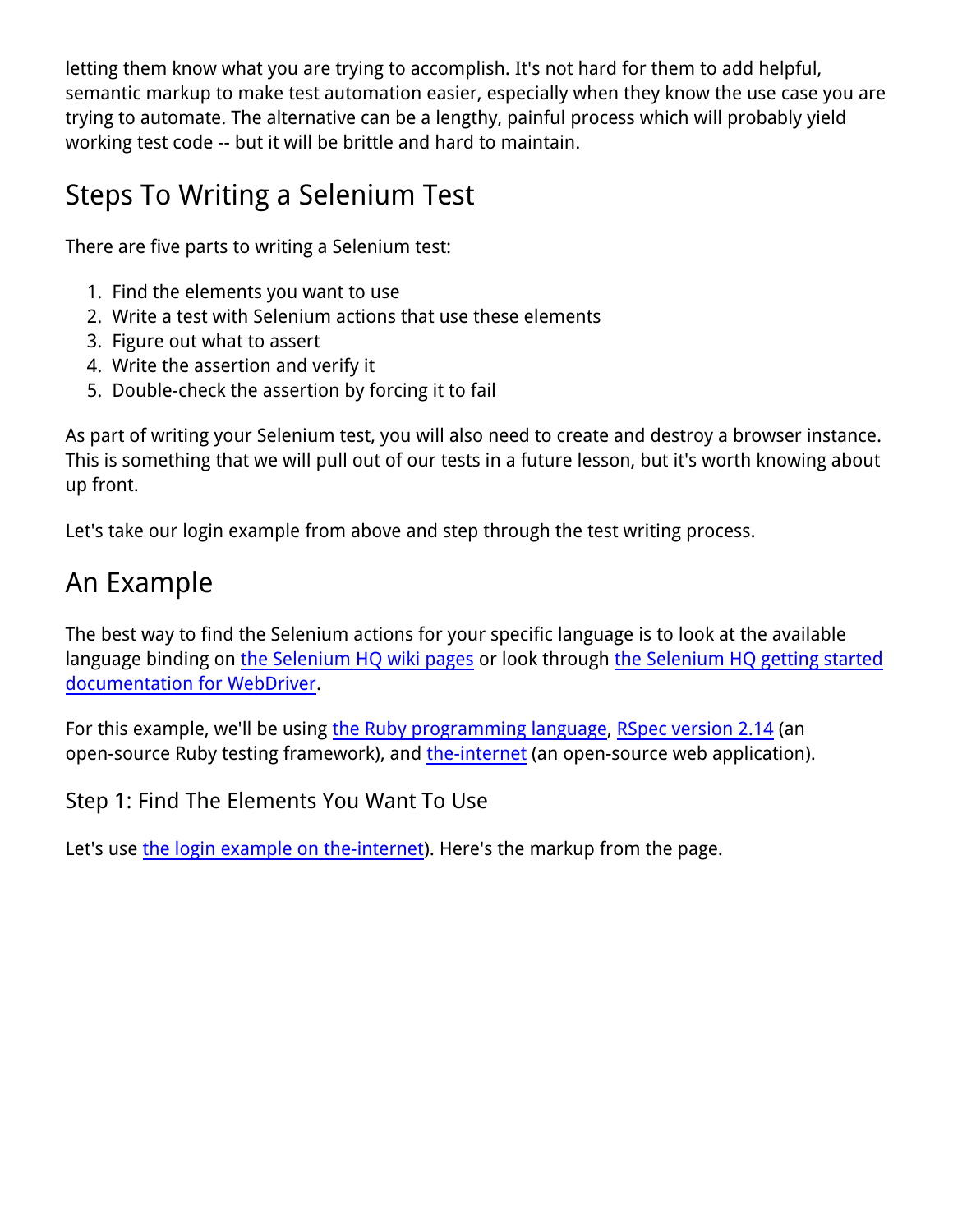```
<form name="login" id="login" action="/authenticate" method="post">
    <div class="row">
     <div class="large-6 small-12 columns">
       <label for="username">Username</label>
       <input type="text" name="username" id="username">
     </div>
   </div>
   <div class="row">
     <div class="large-6 small-12 columns">
       <label for="password">Password</label>
       <input type="password" name="password" id="password">
     </div>
   </div>
     <button class="radius" type="submit"><i class="icon-2x icon-signin"> Login
</i></button>
</form>
```
Note the unique elements on the form. The username input field has an  $\mathbf{a}$  as does the password input field. The submit button doesn't, but the parent element ( $_{\text{form}}$ ) does. So instead of clicking the submit button, we will have to submit the form instead.

Let's put these elements to use in our first test (or 'spec' as it's called in RSpec).

#### 2. Write A Test With Selenium Actions That Use These Elements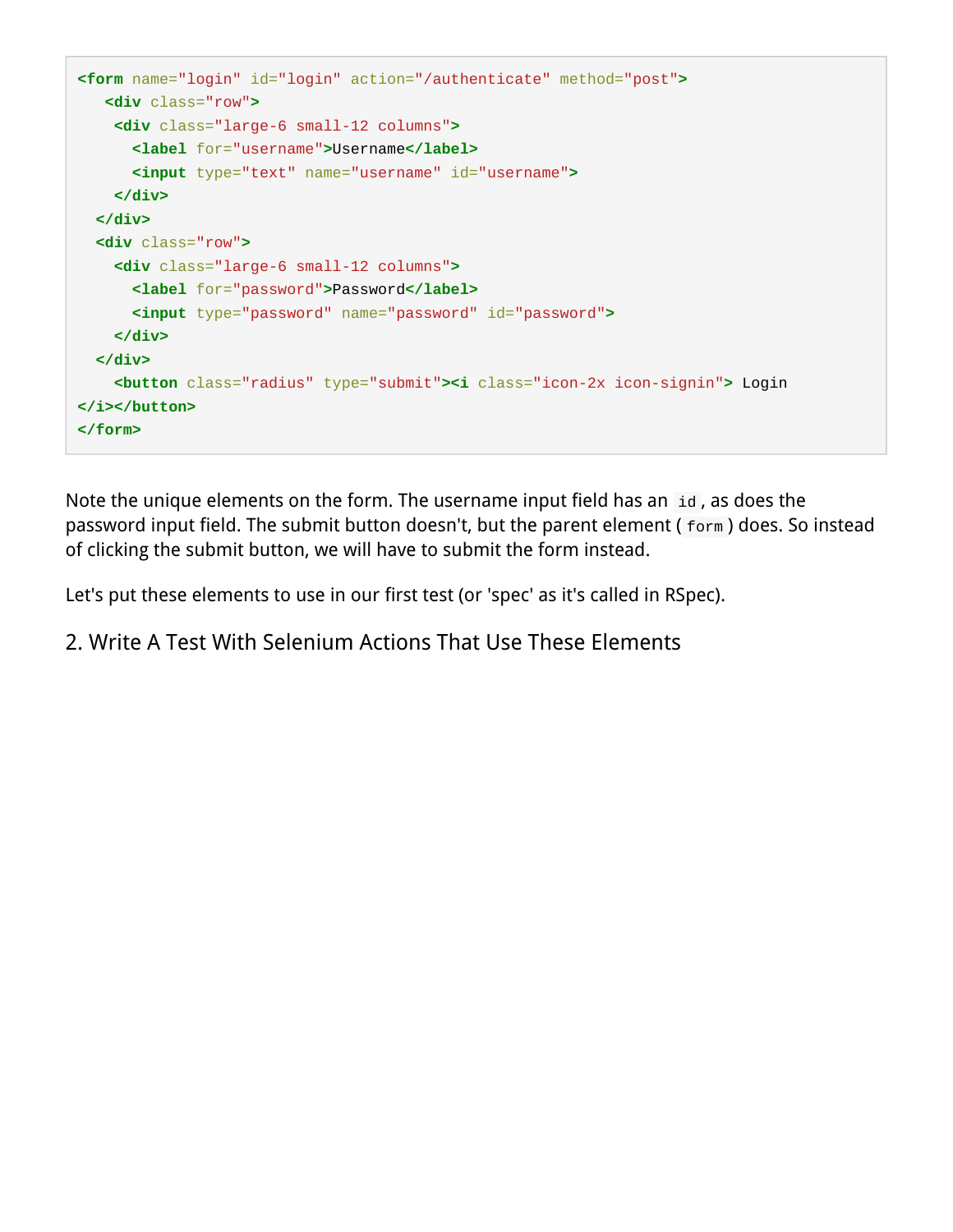```
# filename: login_spec.rb
require 'selenium-webdriver'
describe 'Login' do
  before(:each) do
     @driver = Selenium::WebDriver.for :firefox
   end
   after(:each) do
    @driver.quit
   end
   it 'succeeded' do
     @driver.get 'http://the-internet.herokuapp.com/login'
     @driver.find_element(id: 'username').send_keys('tomsmith')
     @driver.find_element(id: 'password').send_keys('SuperSecretPassword!')
     @driver.find_element(id: 'login').submit
   end
end
```
If we run this (e.g., rspec login\_spec.rb from the command-line), it will run and pass. But there's one thing missing -- an assertion. In order to find an element to make an assertion against, we need to see what the markup is after submitting the login form.

#### 3. Figure Out What To Assert

Here is the markup that renders on the page after submitting the login form.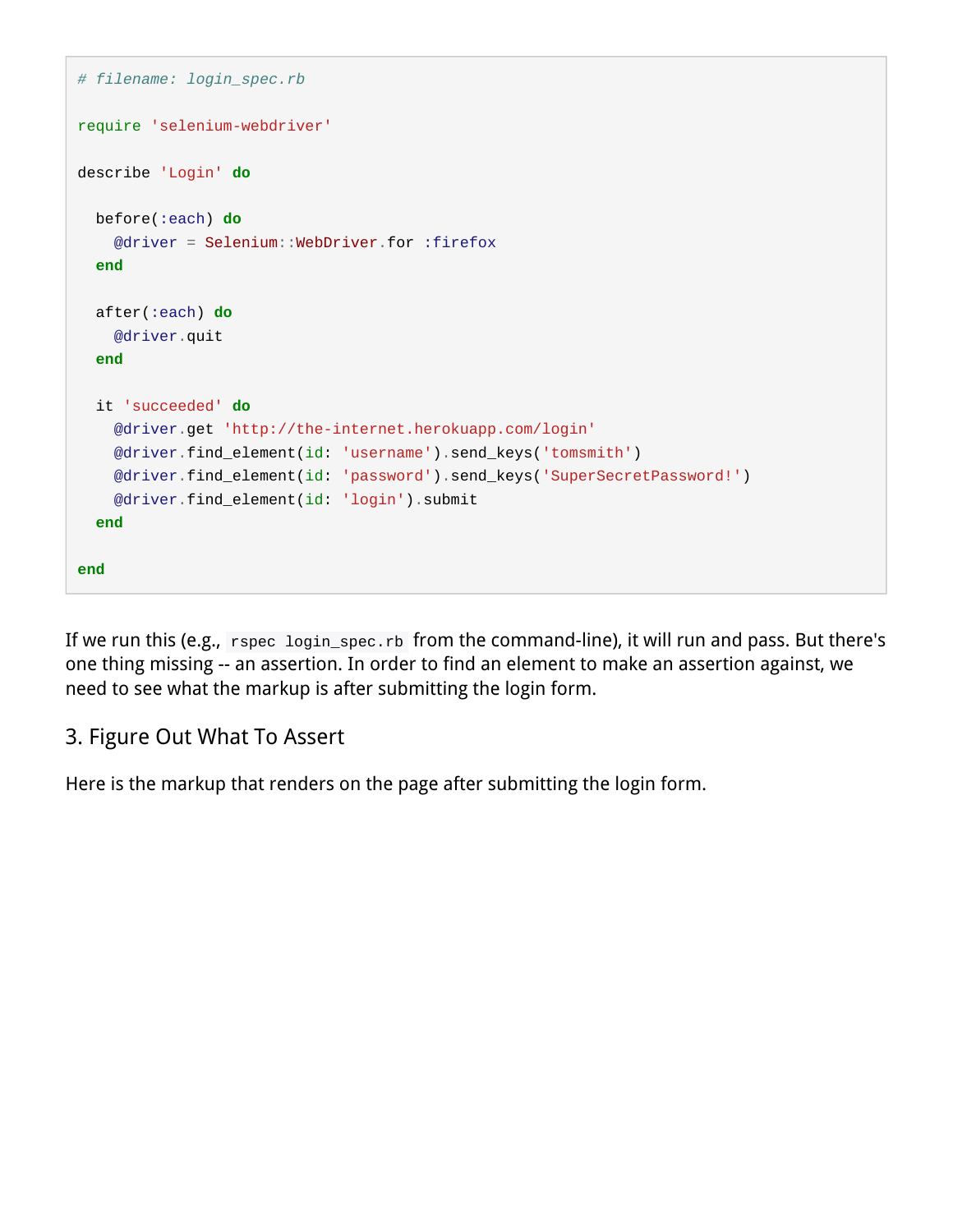```
<div class="row">
   <div id="flash-messages" class="large-12 columns">
    <div data-alert="" id="flash" class="flash success">
      You logged into a secure area!
       <a href="#" class="close">x</a>
     </div>
   </div>
</div>
<div id="content" class="large-12 columns">
   <div class="example">
     <h2><i class="icon-lock"></i> Secure Area</h2>
     <h4 class="subheader">Welcome to the Secure Area. When you are done click logout
below.</h4>
     <a class="button secondary radius" href="/logout"><i class="icon-2x icon-signout">
Logout</i></a>
   </div>
</div>
```
After logging in, there looks to be a couple of things we can use for our assertion. There's the flash message class (most appealing), the logout button (appealing), or the copy from the  $h_2$  or the flash message (least appealing).

Since the flash message class name is descriptive, denotes success, and is less likely to change than the copy, we'll go with that.

4. Write The Assertion And Verify It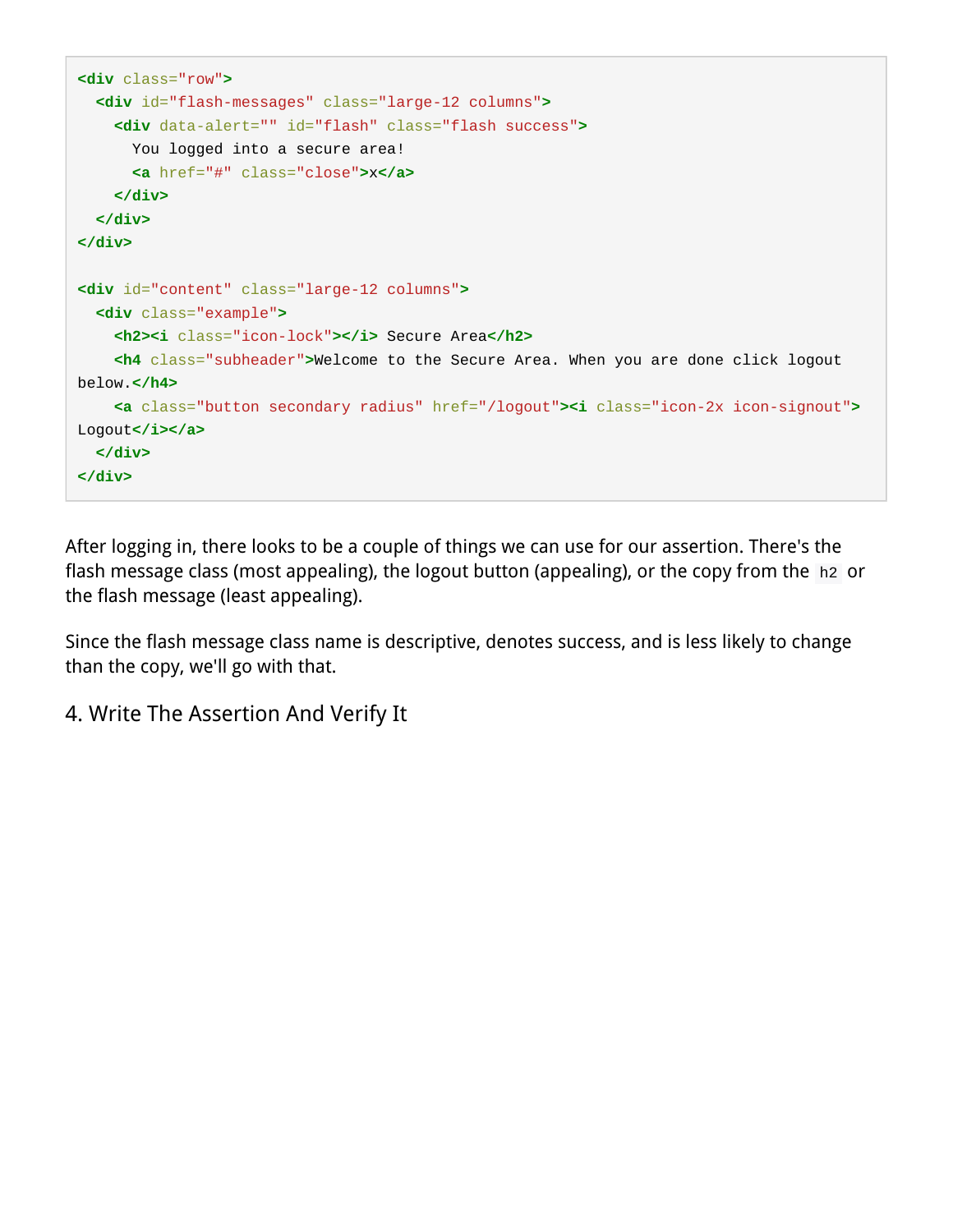```
# filename: login_spec.rb
require 'selenium-webdriver'
describe 'Login' do
  before(:each) do
     @driver = Selenium::WebDriver.for :firefox
   end
   after(:each) do
    @driver.quit
   end
   it 'succeeded' do
     @driver.get 'http://the-internet.herokuapp.com/login'
     @driver.find_element(id: 'username').send_keys('username')
     @driver.find_element(id: 'password').send_keys('password')
     @driver.find_element(id: 'login').submit
     @driver.find_element(css: '.flash.success').displayed?.should be_true
   end
end
```
Now when we run this test ( $r<sub>spec login\_spec.rb</sub>$  from the command-line) it will pass just like before, but now there is an assertion which should catch a failure if something is amiss.

#### 5. Double-check The Assertion By Forcing It To Fail

Just to make certain that this test is doing what we think it should, let's change the assertion to force a failure and run it again. A simple fudging of the locator will suffice.

```
@driver.find_element(css: '.flash.successasdf').displayed?.should be_true
```
If it fails, then we can feel confident that it's doing what we expect. Then we can change the assertion back to normal before committing our code. This trick will save you more trouble that you know. Practice it often.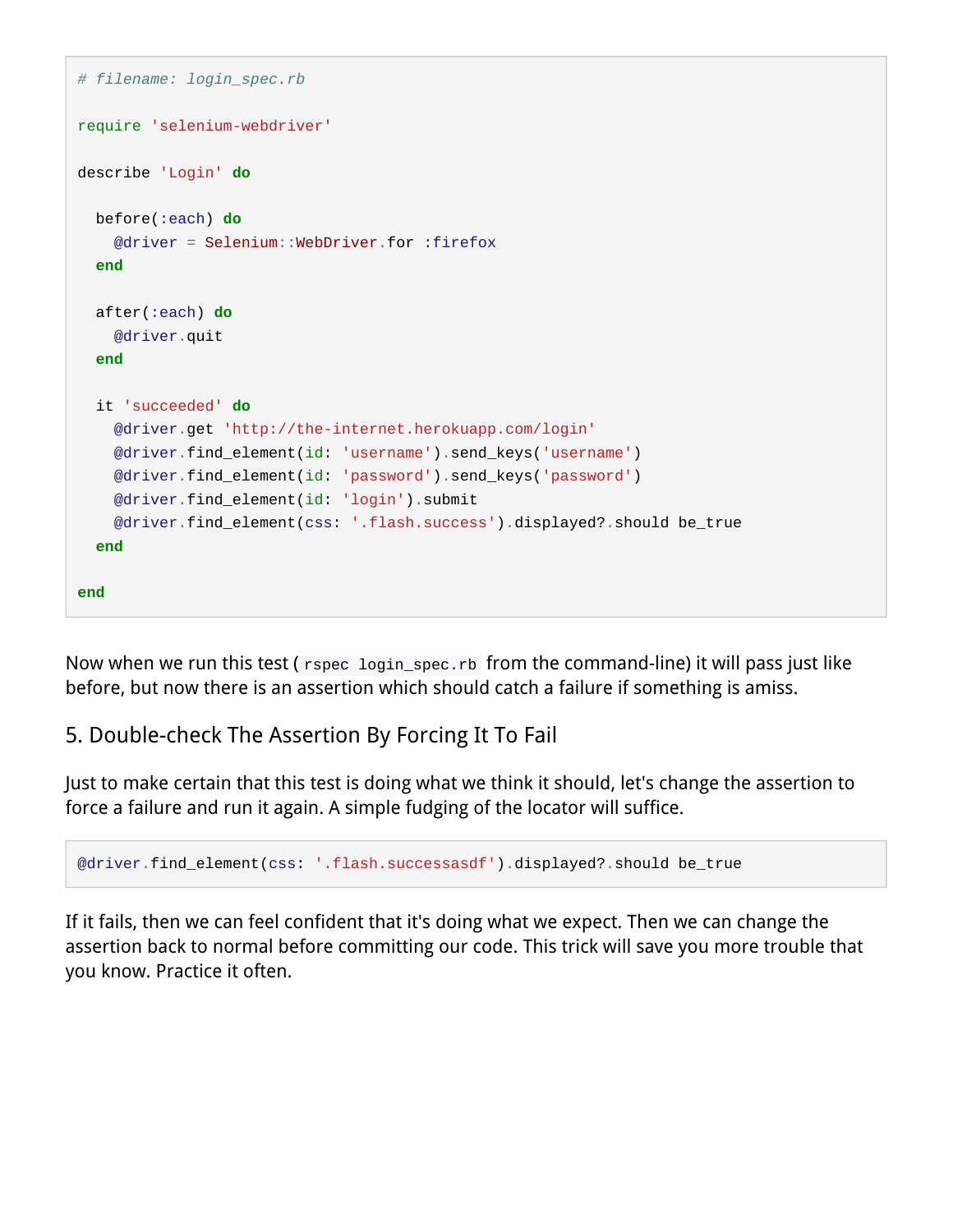## How To Write Maintainable Tests

One of the biggest challenges with Selenium tests is that they can be brittle and challenging to maintain over time. This is largely due to the fact that things in the app you're testing will change and break your tests.

But the reality of a software project is that change is a constant. So we need to account for this in our test code in order to be successful.

Enter Page Objects.

Rather than write your test code directly against your app, you can model the behavior of your application into simple objects -- and write your tests against them instead. That way when your app changes and your tests break, you only have to update your test code in one place to fix it.

And with this approach, we not only get the benefit of controlled chaos, we also get the benefit of reusable functionality across our tests.

Let's take the login example from our previous lesson, pull it out into a page object, and update our test accordingly.

Step 1: Create A Page Object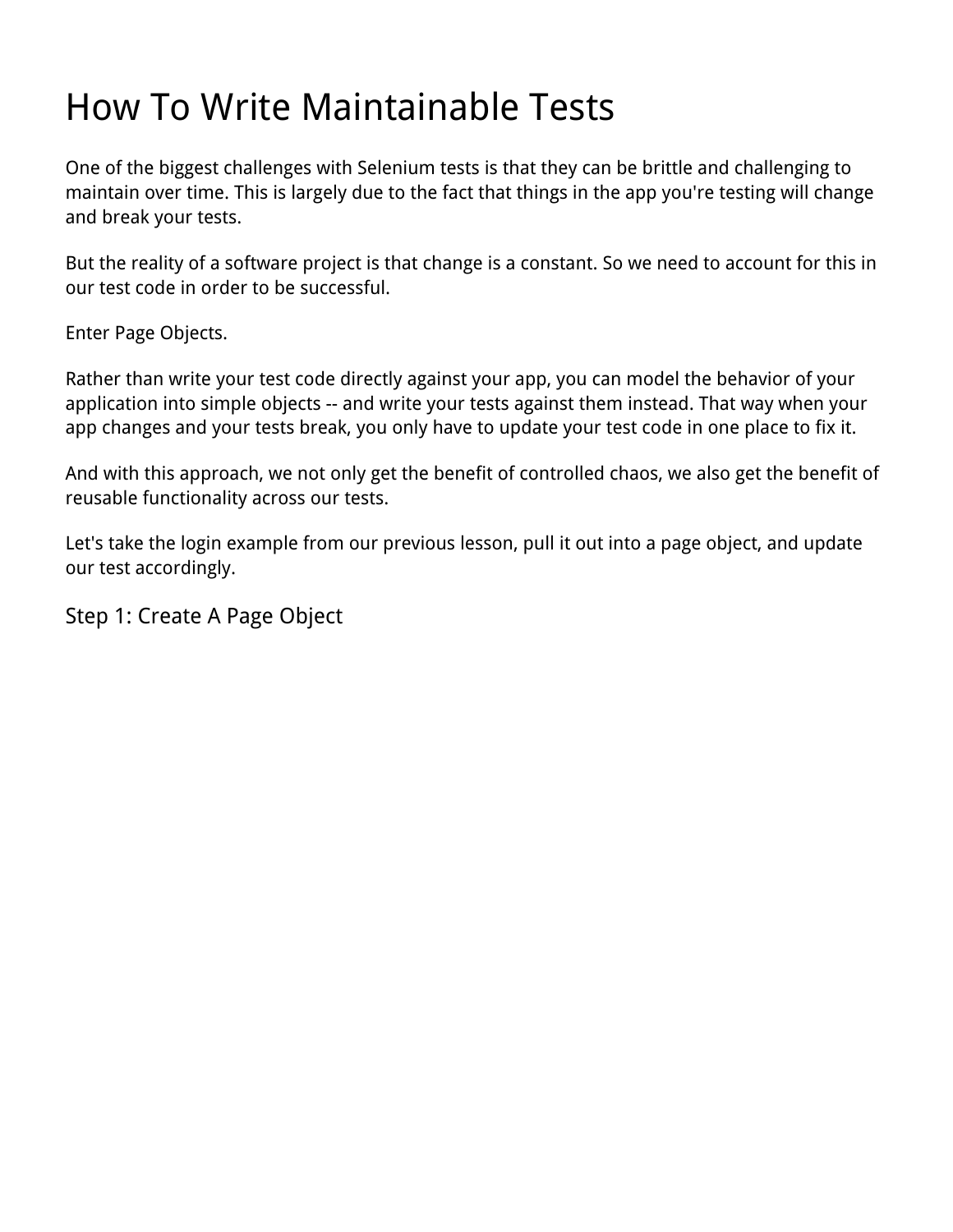```
# filename: login.rb
class Login
  LOGIN FORM = \{ id: 'login' \} USERNAME_INPUT = { id: 'username' }
     PASSWORD_INPUT = { id: 'password' }
  SUCCESS MESSAGE = { css: '.flash.success' }
   def initialize(driver)
     @driver = driver
     @driver.get 'http://the-internet.herokuapp.com/login'
   end
   def with(username, password)
     @driver.find_element(USERNAME_INPUT).send_keys(username)
     @driver.find_element(PASSWORD_INPUT).send_keys(password)
    @driver.find_element(LOGIN_FORM).submit
   end
   def success_message_present?
     @driver.find_element(SUCCESS_MESSAGE).displayed?
   end
end
```
We start by creating our own class, naming it  $\text{Login}$ , and storing our locators at the top (in helpfully named constants). We then use an initializer to receive the Selenium driver object and visit the login page.

In our with method we are capturing the core behavior of the login page by accepting the username and password as arguments and housing the Selenium actions for inputting text and submitting the login form.

Since our locators and behavior now live in a page object, we want a clean way to make an assertion in our test. This is where our success\_message\_present? method comes in. Notice that it ends with a question mark. In Ruby, when methods end with a question mark, they imply that they will return a boolean value (e.g., true or false).

This enables us to ask a question of the page, receive a boolean response, and make an assertion against that response.

Step 2: Update The Login Test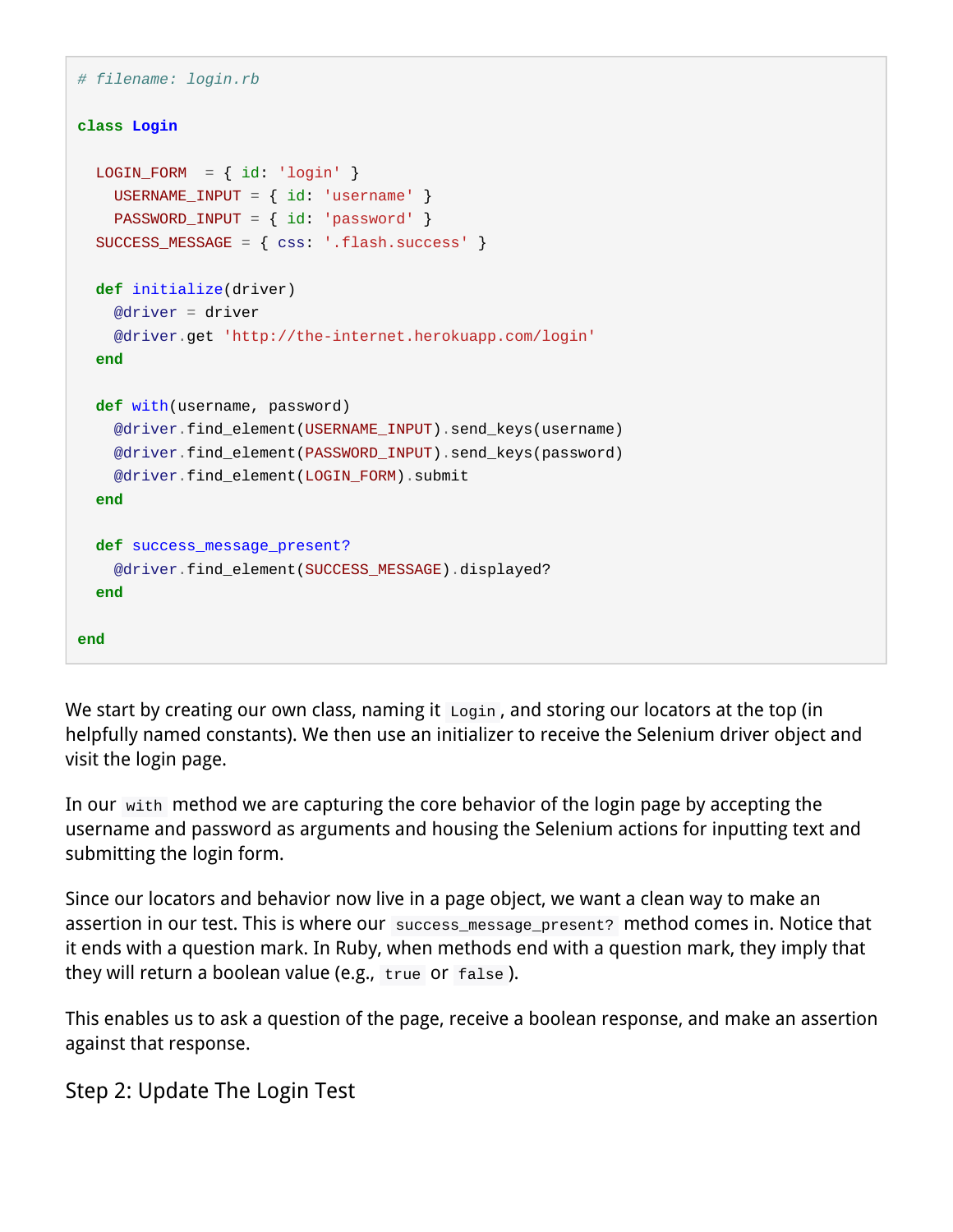```
# filename: login_spec.rb
require 'selenium-webdriver'
require_relative 'login'
describe 'Login' do
  before(:each) do
     @driver = Selenium::WebDriver.for :firefox
    @login = Login.new(@driver)
   end
   after(:each) do
     @driver.quit
   end
   it 'succeeded' do
     @login.with('tomsmith', 'SuperSecretPassword!')
     @login.success_message_present?.should be_true
   end
end
```
At the top of the file we include the page object with  $_{\rm{require\_relative}}$  (this enables us to reference another file based on the current file's path).

Next we instantiate our login page object in before(:each) , passing in @driver as an argument, and storing it in an instance variable ( $\omega$ login). We then modify our  $\omega$  is  $\omega$  is acceeded the station use @login and it's available actions.

#### Step 3: Write Another Test

This may feel like more work than what we had when we first started. But we're in a much sturdier position and able to write follow-on tests more easily. Let's add another test to demonstrate a failed login.

If we provide incorrect credentials, the following markup gets rendered on the page.

```
<div id="flash-messages" class="large-12 columns">
   <div data-alert="" id="flash" class="flash error">
    Your username is invalid!
     <a href="#" class="close">x</a>
   </div>
</div>
```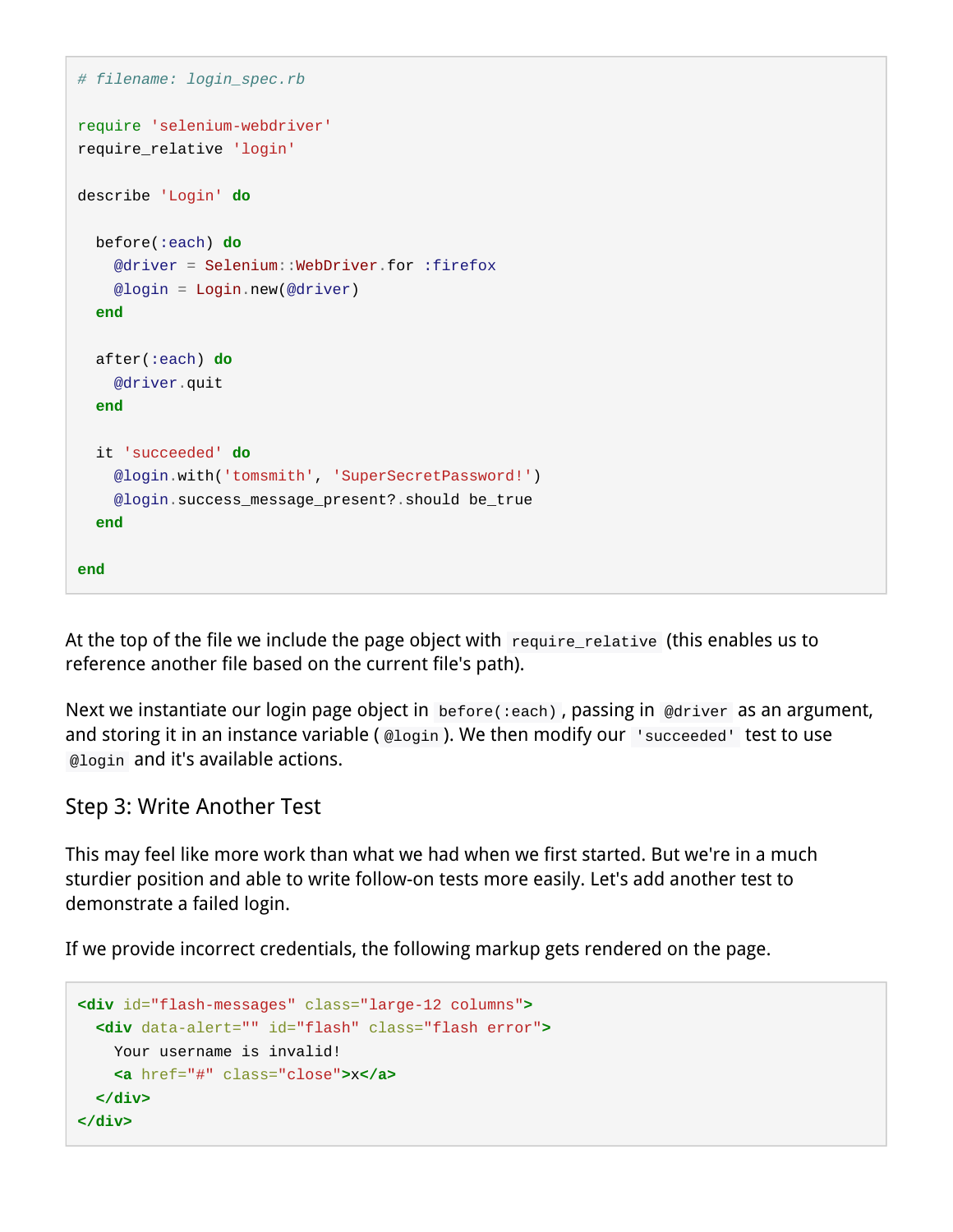This is similar to the markup from the successful flash message, so let's mimic the behavior we used in our page object to create another method to help in our assertion.

First we'll add a new locator for the failure message in our list of locators at the top of our class (just below our success message locator).

```
# filename: login.rb
class Login
 LOGIN_FORM = \{ id: 'login' \}USERNAME INPUT = \{ id: 'username' \} PASSWORD_INPUT = { id: 'password' }
  SUCCESS_MESSAGE = { css: '.flash.success' }
  FAILURE_MESSAGE = { css: '.flash.error' }
   ...
```
Further down the file (next to the existing display check method) we'll add a new method to check for the existence of this message and return a boolean response.

```
def success_message_present?
  driver.find_element(SUCCESS_MESSAGE).displayed?
end
def failure_message_present?
  driver.find_element(FAILURE_MESSAGE).displayed?
end
```
Lastly, we add a new test in our spec file just below our existing one, specifying invalid credentials to force a failure.

```
it 'succeeded' do
  @login.with('tomsmith', 'SuperSecretPassword!')
  @login.success_message_present?.should be_true
end
it 'failed' do
  @login.with('asdf', 'asdf')
  @login.failure_message_present?.should be_true
end
```
Now if we run our spec file ( $r<sub>spec login\_spec.rb</sub>$ ) we will see two browser windows open (one after the other) testing both the successful and failure login conditions.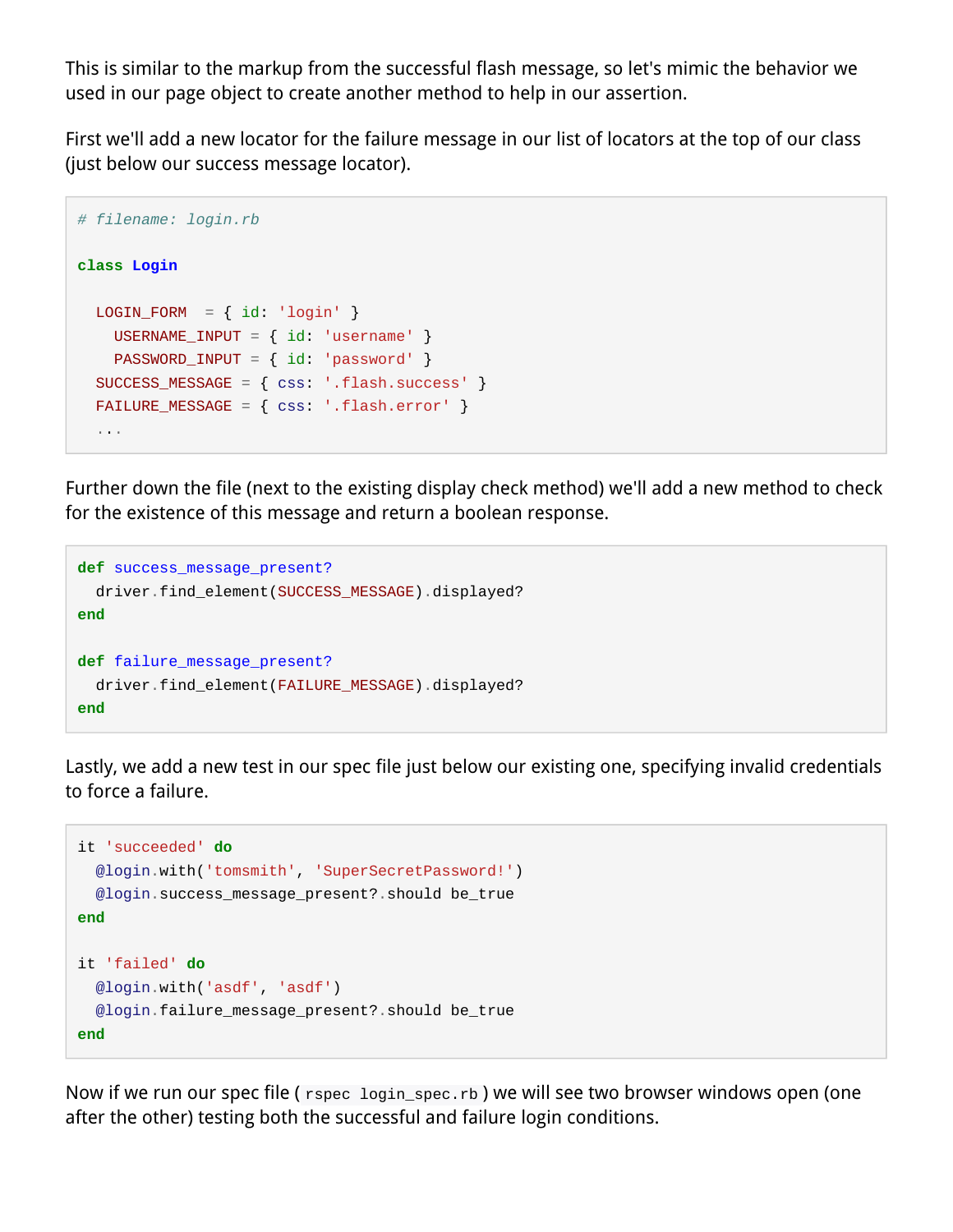## Step 4: Confirm We're In The Right Place

Before we can call our page object finished, there's one more addition we'll want to make. We'll want to add an assertion to make sure that Selenium is in the right place before proceeding. This will help add some initial resiliency to our test.

As a rule, we want to keep assertions in our tests and out of our page objects. But this is the exception.

```
class Login
 LOGIN_FORM = { id: 'login' } USERNAME_INPUT = { id: 'username' }
    PASSWORD_INPUT = { id: 'password' }
   SUCCESS_MESSAGE = { css: '.flash.success' }
  FAILURE_MESSAGE = { css: '.flash.error' }
  def initialize(driver)
     @driver = driver
    @driver.get 'http://the-internet.herokuapp.com/login'
     @driver.find_element(LOGIN_FORM).displayed?.should == true
   end
   ...
```
We simply add a new line to the end of our initialize method. In it we are checking to see if the login form is displayed, and making an assertion against the boolean response returned from Selenium.

The only unfortunate part of doing an assertion in the page object is that we don't currently have access to RSpec's matchers (e.g.,  $be\_true$ ). Instead we use a comparison operator to see if the boolean equals true  $( == true)$ .

Now if we run our tests again, they should pass just like before. But now we can rest assured that the test will only proceed if the login form is present.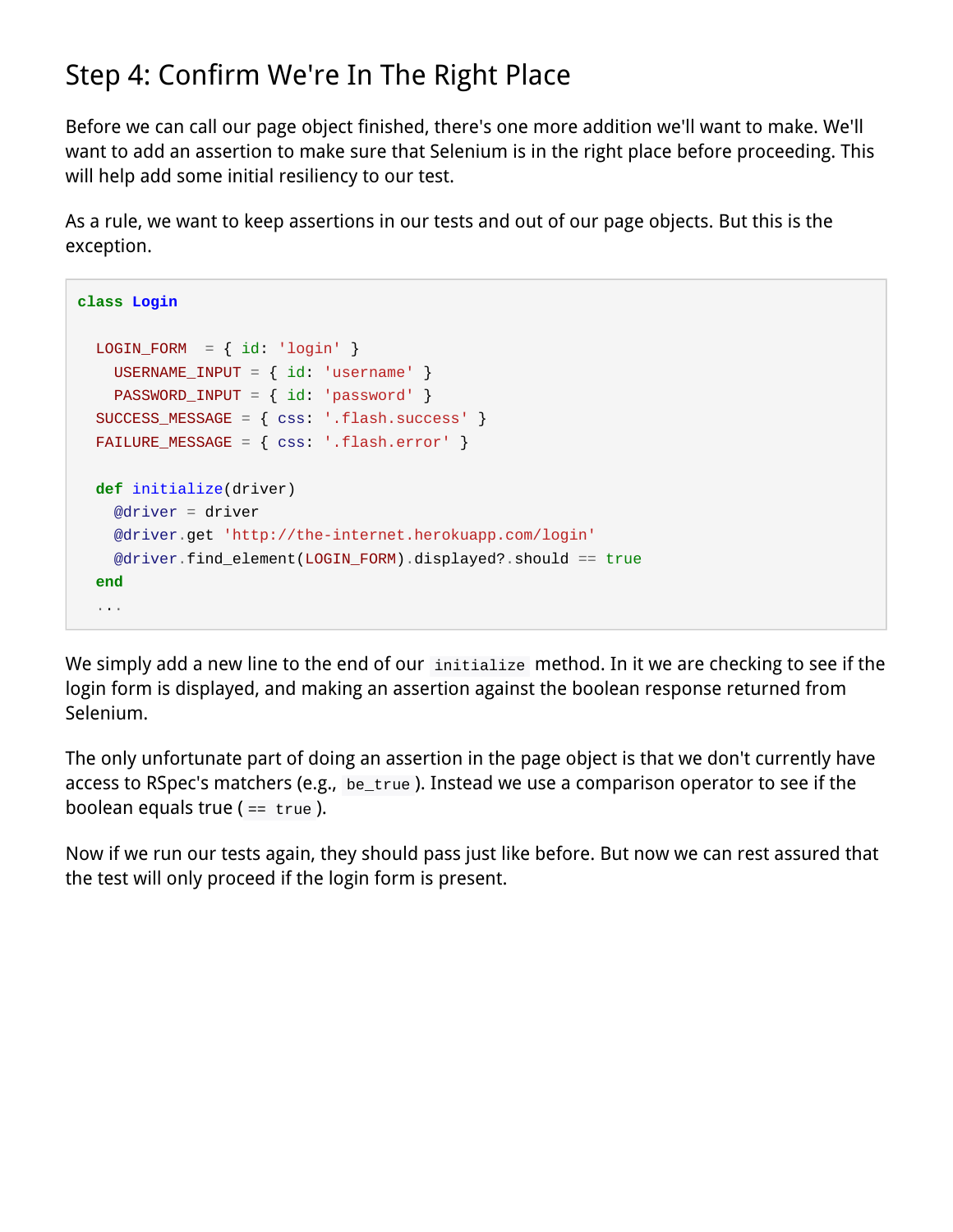## Writing Resilient Test Code

Ideally, you should be able to write your tests once and run them across all supported browsers. While this is a rosy proposition, there is some work to make this a reliable success. And sometimes there may be a hack or two involved. But the lengths you must go really depends on the browsers you care about and the functionality you're dealing with.

By using high quality locators you will be well ahead of the pack, but there are still some issues to deal with. Most notably -- timing. This is especially true when working with dynamic, JavaScript heavy, pages (which is more the rule than the exception in a majority of applications you'll deal with).

But there is a simple approach that makes up the bedrock of reliable and resilient Selenium tests -- and that's how you wait and interact with elements. The best way to accomplish this is through the use of explicit waits.

## An Explicit Waits Primer

Explicit waits are applied to individual test actions. Each time you want to use one you specify an amount of time (in seconds) and the Selenium action action you want to accomplish.

Selenium will repeatedly try this action until either it can be accomplished, or the amount of time specified has been reached. If the latter occurs, a timeout exception will be thrown.

## An Example

Let's step through an example that demonstrates this against a dynamic page on the-internet. The functionality is pretty simple -- there is a button. When you click it a loading bar appears for 5 seconds, then disappears, and gets replaced with the text 'Hello World!'.

Let's start by looking at the markup on the page.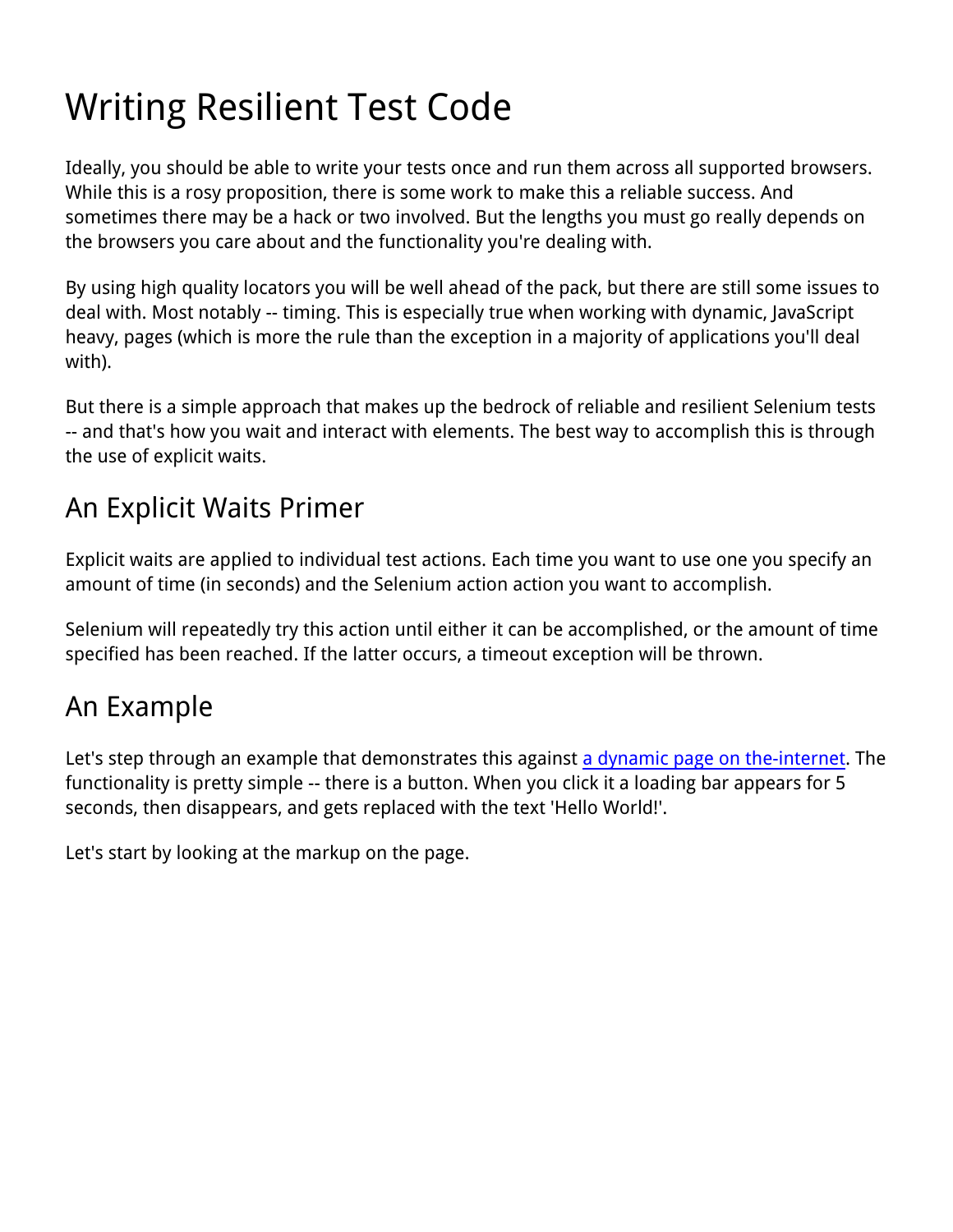```
<div class="example">
   <h3>Dynamically Loaded Page Elements</h3>
   <h4>Example 1: Element on page that is hidden</h4>
   <br>
   <div id="start">
    <button>Start</button>
   </div>
  <div id="finish" style="display:none">
     <h4>Hello World!</h4>
   </div>
</div>
```
At a glance it's simple enough to tell that there are unique id attributes that we can use to reference the start button and finish text.

Let's add a page object for Dynamic Loading.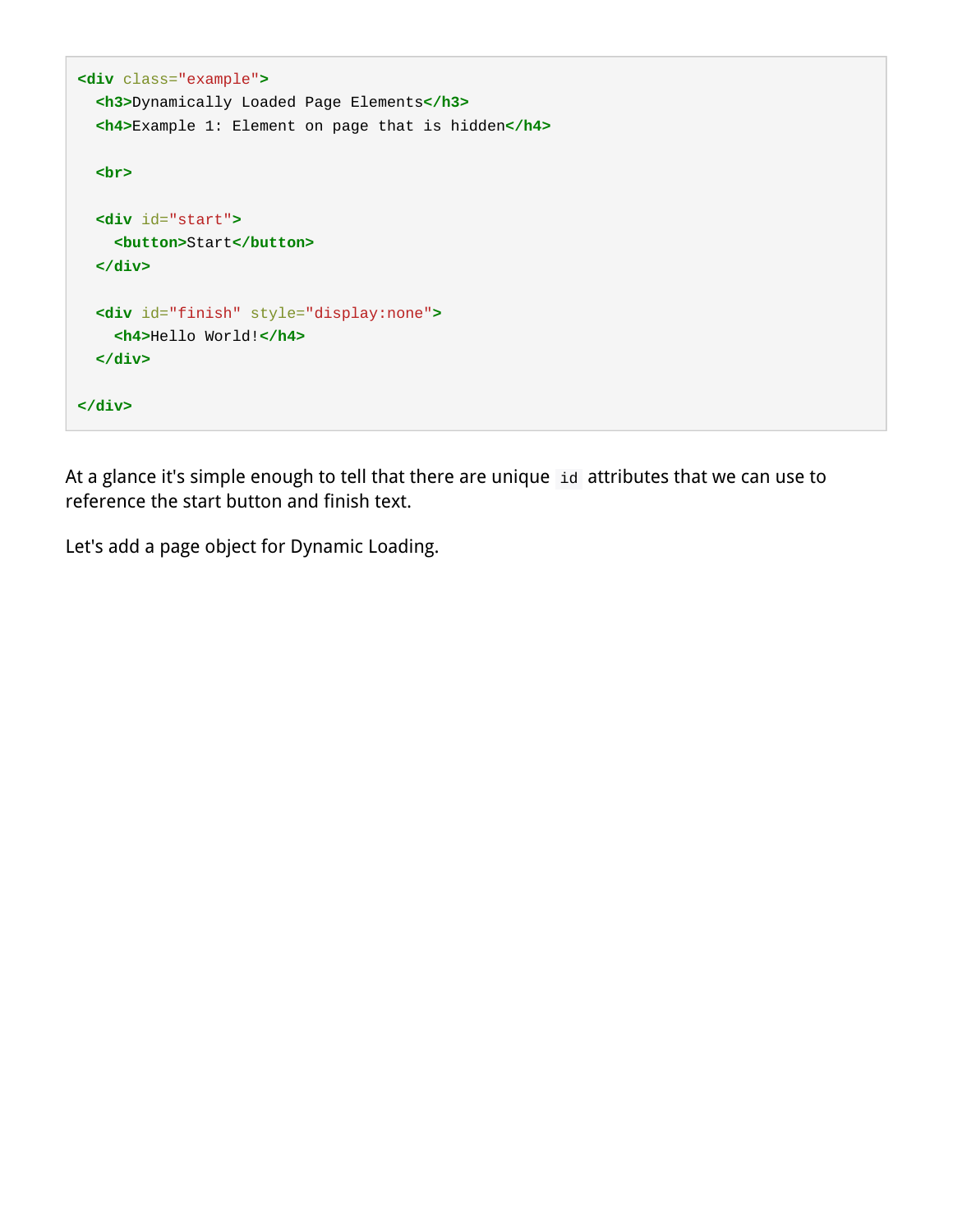```
# filename: dynamic_loading.rb
class DynamicLoading
   START_BUTTON = { css: '#start button' }
  FINISH_TEXT = { id: 'finish' }
   def initialize(driver)
     @driver = driver
    @driver.get "http://the-internet.herokuapp.com/dynamic_loading/1"
   end
   def start
     @driver.find_element(START_BUTTON).click
   end
   def finish_text_present?
     wait_for { is_displayed? FINISH_TEXT }
   end
   def is_displayed?(locator)
     @driver.find_element(locator).displayed?
   end
  def wait_for(timeout = 15)
     Selenium::WebDriver::Wait.new(:timeout => timeout).until { yield }
   end
end
```
This approach should look familiar from the last lesson. The thing which is new is the wait\_for method. In it we are using the built-in mechanism Selenium has for explicit waits.

### More On Explicit Waits

It's important to set a reasonably sized timeout for the explicit wait. But you want to be careful not to make it too high. Otherwise you run into a lot of the same timing issues you get from implicit waits. But set it too low and your tests will be brittle, forcing you to run down trivial and transient issues.

Now that we have our page object we can wire this up in a new test file.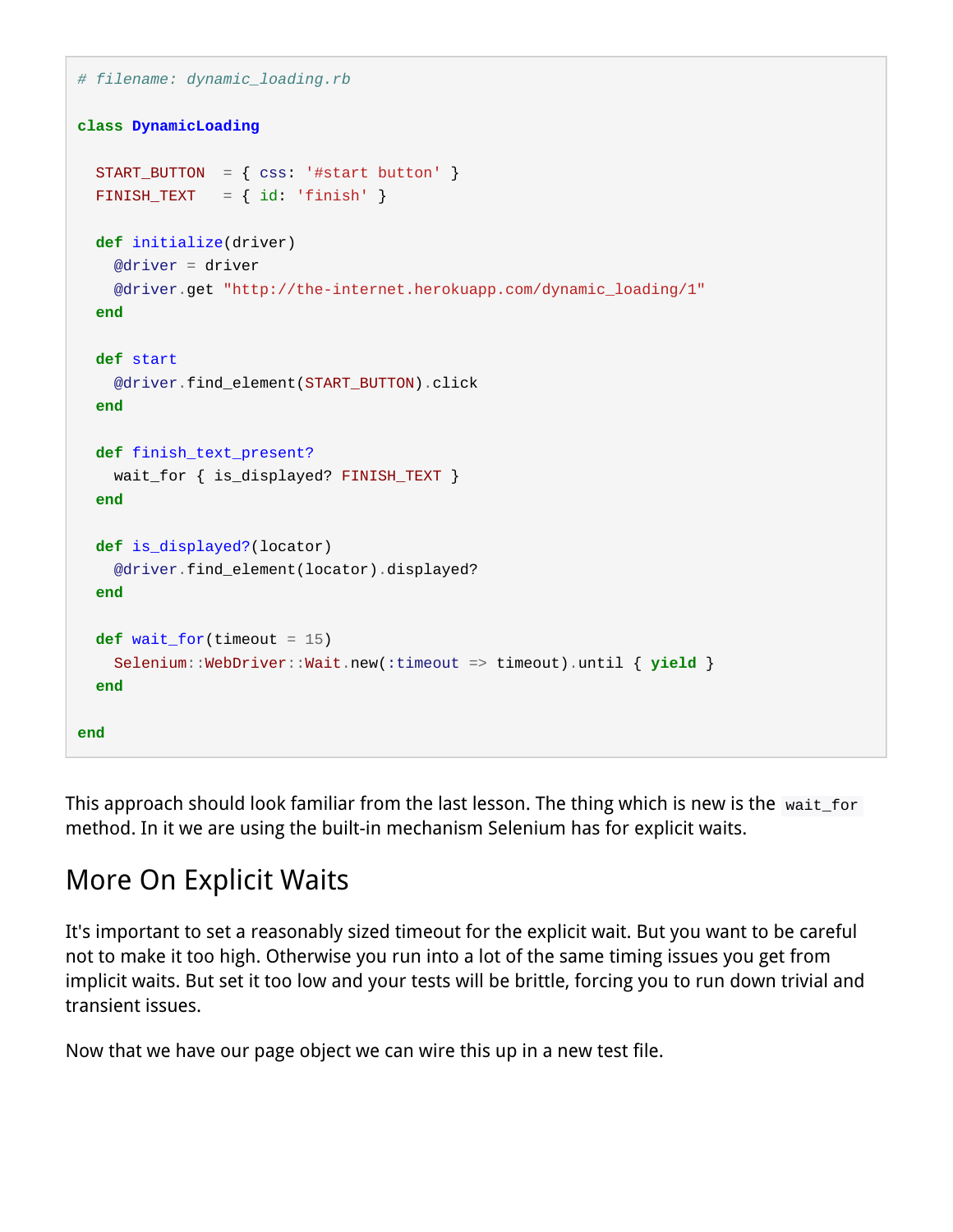```
# filename: dynamic_loading_spec.rb
require 'selenium-webdriver'
require_relative 'dynamic_loading'
describe 'Dynamic Loading' do
  before(:each) do
     @driver = Selenium::WebDriver.for :firefox
     @dynamic_loading = DynamicLoading.new(@driver)
   end
   after(:each) do
     @driver.quit
   end
   it 'Waited for Hidden Element' do
     @dynamic_loading.start
     @dynamic_loading.finish_text_present?.should be_true
   end
end
```
When we run this test file (  $r<sub>spec</sub>$   $\alpha$ <sub>ynamic\_loading\_page.rb</sub> from the command-line) it should pass.

Now let's step through one more dynamic page example to see if our explicit wait approach holds up.

Our second example is laid out similarly to the last one. The main difference is that it will render the final result after the progress bar completes. Here's the markup for it.

```
<div class="example">
   <h3>Dynamically Loaded Page Elements</h3>
   <h4>Example 2: Element rendered after the fact</h4>
   <br>
   <div id="start">
     <button>Start</button>
   </div>
   <br>
</div>
```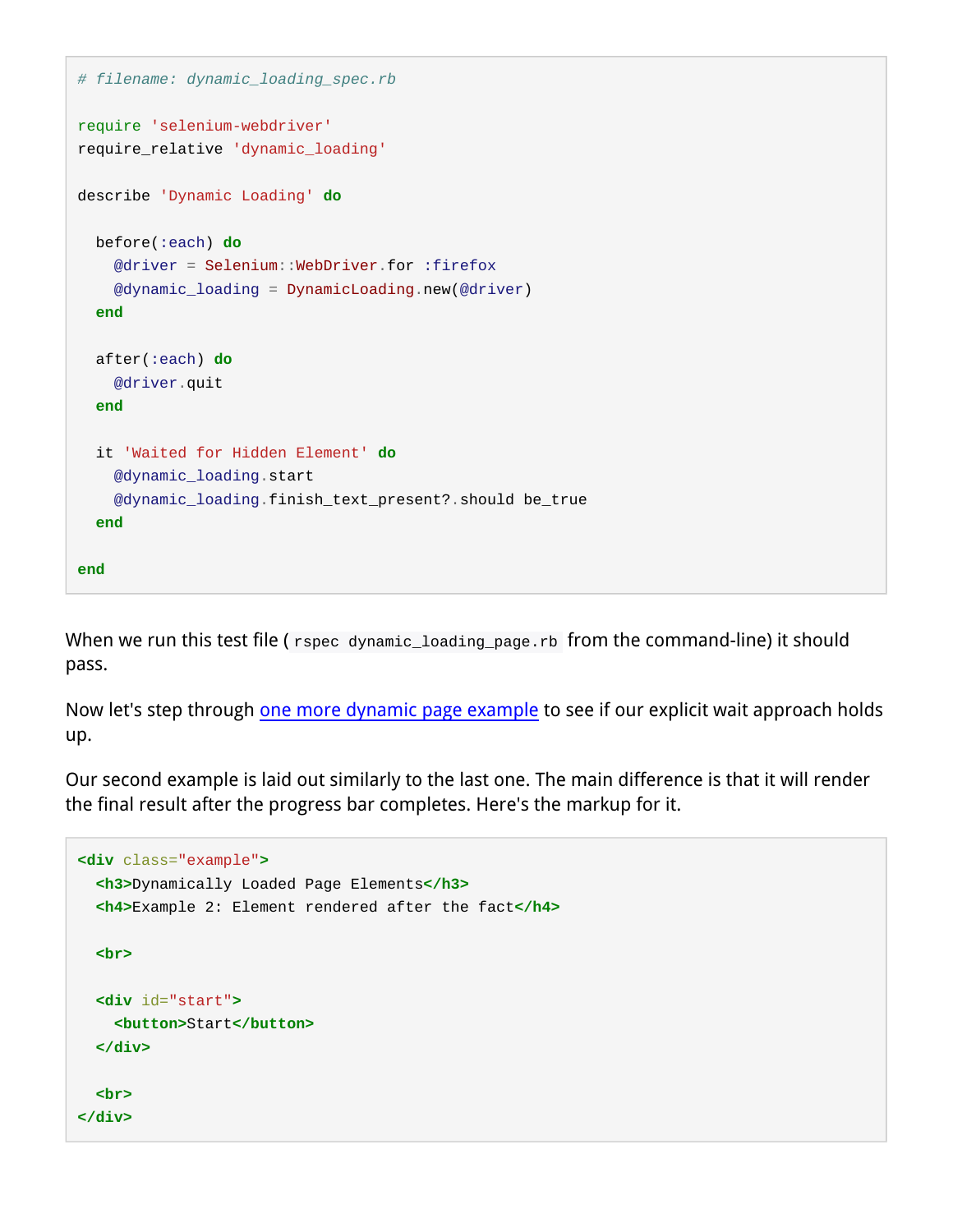In order to find the selector for the finish text element we need to inspect the page after the loading bar sequence finishes. Here's what it looks like.

```
<div id="finish" style=""><h4>Hello World!</h4></div>
```
Before we add our test, we need to modify our page object to accommodate visiting the different example URLs.

```
# filename: dynamic_loading.rb
class DynamicLoading
  START_BUTTON = { css: '#start button' }
 FINISH_TEXT = { id: 'finish' }
  def initialize(driver)
    @driver = driver
  end
  def visit_example(example_number)
    @driver.get "http://the-internet.herokuapp.com/dynamic_loading/#{example_number}"
   end
   ...
```
Now that we have that covered, let's add a new test to reference the markup shown above (and update our existing test to use the new .visit\_example method).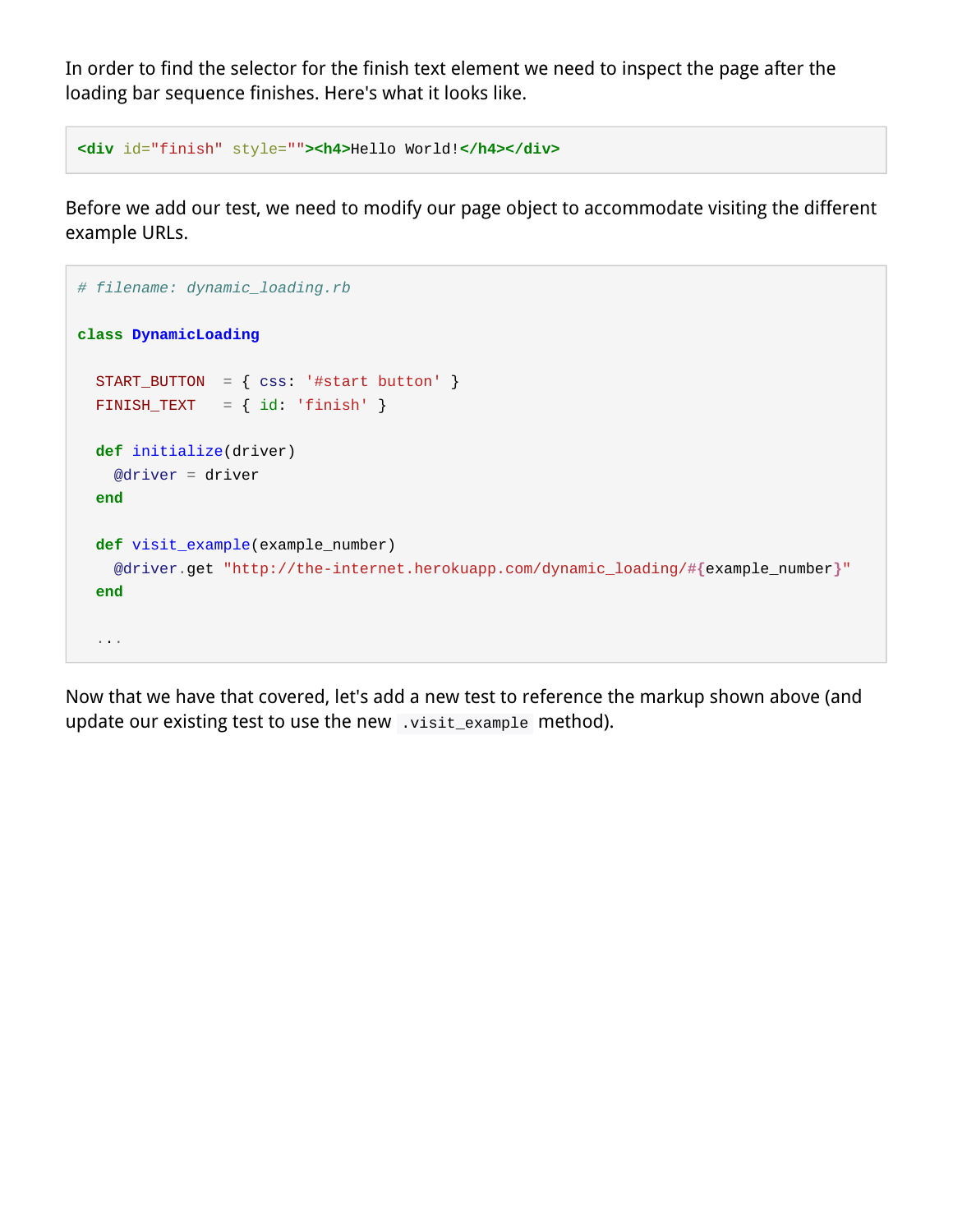```
# filename: dynamic_loading_spec.rb
require_relative 'dynamic_loading'
describe 'Dynamic Loading' do
   ...
   it 'Waited for Hidden Element' do
     @dynamic_loading.visit_example 1
     @dynamic_loading.start
     @dynamic_loading.finish_text_present?.should be_true
   end
   it 'Waited for Element To Render' do
     @dynamic_loading.visit_example 2
     @dynamic_loading.start
     @dynamic_loading.finish_text_present?.should be_true
   end
end
```
If we run these tests ( $r<sub>spec</sub>$   $d<sub>gamma</sub>$   $d<sub>z</sub>$   $d<sub>z</sub>$   $d<sub>z</sub>$   $d<sub>z</sub>$   $d<sub>z</sub>$   $d<sub>z</sub>$   $d<sub>z</sub>$   $d<sub>z</sub>$   $d<sub>z</sub>$   $e<sub>z</sub>$   $e<sub>z</sub>$   $e<sub>z</sub>$   $e<sub>z</sub>$   $e<sub>z</sub>$   $e<sub>z</sub>$   $e<sub>z</sub>$  approach will work for both cases.

Explicit waits are one of the most important concepts in testing with Selenium. Use them often.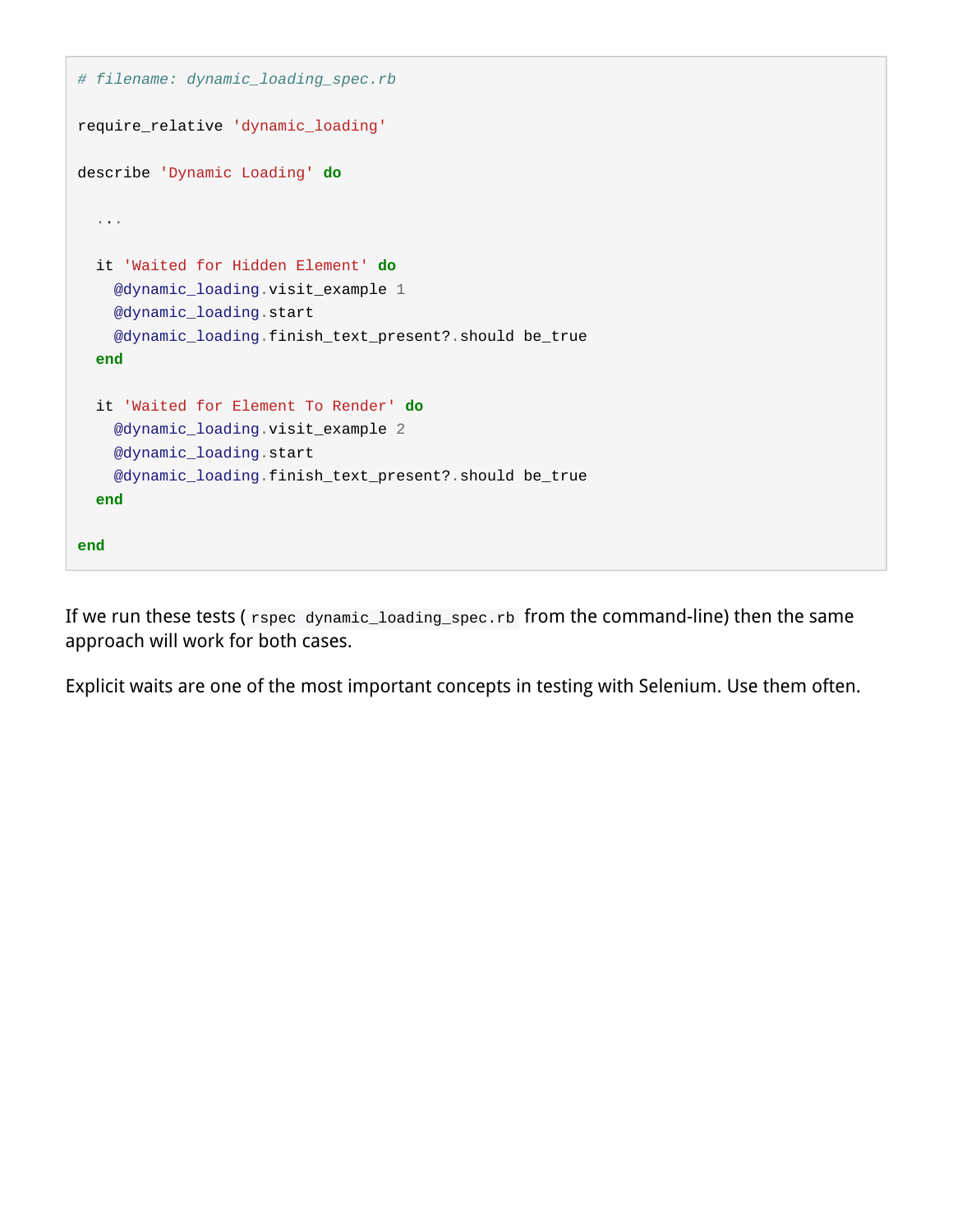## Packaging For Use

In order to get the most out of our tests and page objects, we'll need to package them into a more useful structure. Once that's done, we'll be able to add in the ability to run our tests against different browser and operating system combinations.

First we'll need to pull the test setup and teardown actions out of our tests and into a central place. In RSpec this is straight-forward through the use of a  $_{\rm spec\_helper}$  file.

```
# filename: spec_helper.rb
require 'selenium-webdriver'
RSpec.configure do |config|
   config.before(:each) do
    @driver = Selenium::WebDriver.for :firefox
   end
   config.after(:each) do
    @driver.quit
   end
end
```
We need to include the Selenium library here, and by doing so, can remove it from our tests. And by having our test configuration here, we can also clean up the  $before(\text{:each})$  and  $after(\text{:each})$ in our tests by removing the  $after$  (:each) completely, but keeping the  $before$  (:each) around for setting up our page objects.

To use the spec\_helper we'll need to require it in our tests. Here's an example of the login test after these changes have been made.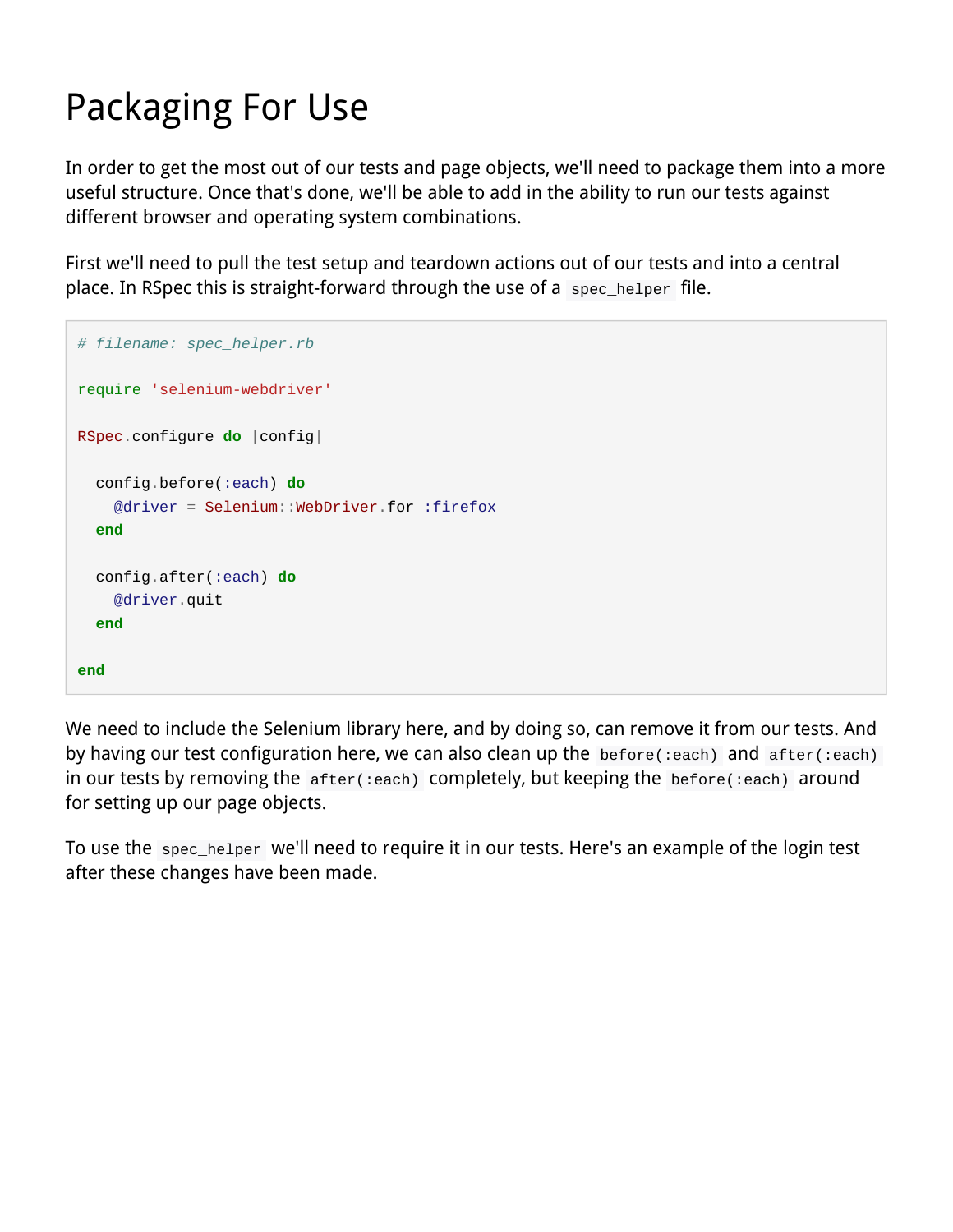```
require_relative 'spec_helper'
require_relative 'login'
describe 'Login' do
  before(:each) do
     @login = Login.new(@driver)
   end
   it 'succeeded' do
     @login.with('tomsmith', 'SuperSecretPassword!')
    @login.success message present?.should be true
   end
   it 'failed' do
     @login.with('asdf', 'asdf')
     @login.failure_message_present?.should be_true
   end
end
```
#### Folder Organization

Let's create some folders for our specs and page objects. To err on the side of simplicity, let's call the folders 'spec' (for our tests) and 'pages' (for our page objects). We are using 'spec' since it is a default folder that RSpec will look for.

Here's everything we should have after creating folders and moving files around:



## Updating Require Statements

As a result of doing this, we will need to update the require statements in our tests.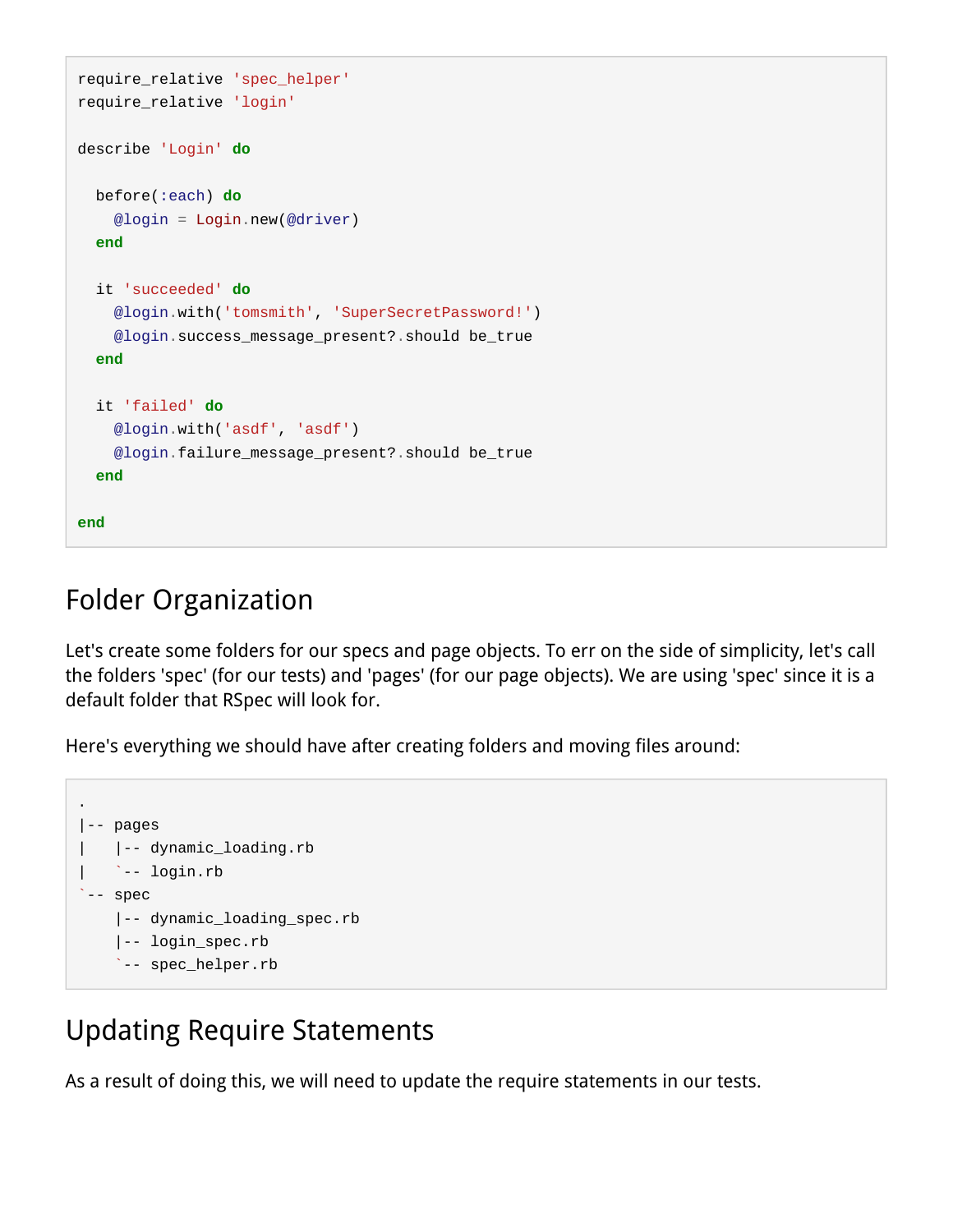```
# filename: spec/login spec.rb
```

```
require_relative 'spec_helper'
require_relative '../pages/login'
describe 'Login' do
```
...

```
# filename: spec/dynamic_loading_spec.rb
require_relative 'spec_helper'
require_relative '../pages/dynamic_loading'
describe 'Dynamic Loading' do
...
```
Note the use of double-dots ( .. ) in the page object require statement. This is how we tell Ruby to traverse up a directory (from our spec directory) before trying to access the page objects folder. The spec\_helper require remains unchanged since this file lives in the same directory as our tests.

Now that things are cleaned up, we can run everything with the  $r<sub>spec</sub>$  command. Give it a shot. All of the tests should run and pass just like before.

Now we're ready to run our tests against different browser and operating system combinations.

## Running Tests On Any Browser

If you've ever needed to test features in an older browser like Internet Explorer 8 then odds are you ran a virtual machine (VM) on your computer with a "legit" version of Windows XP.

Handy, but what happens when you need to check things on multiple versions of IE? Now you're looking at multiple VMs. And what about when you need to scale and cover other browser and Operating System (OS) combinations? Now you're looking at provisioning, running, and maintaining your own farm of machines and standing up something like Selenium Grid to coordinate tests across them.

Rather than take on the overhead of a test infrastructure you can easily outsource things to a third-party cloud provider -- like Sauce Labs.

## An Example

Step 1: Initial Setup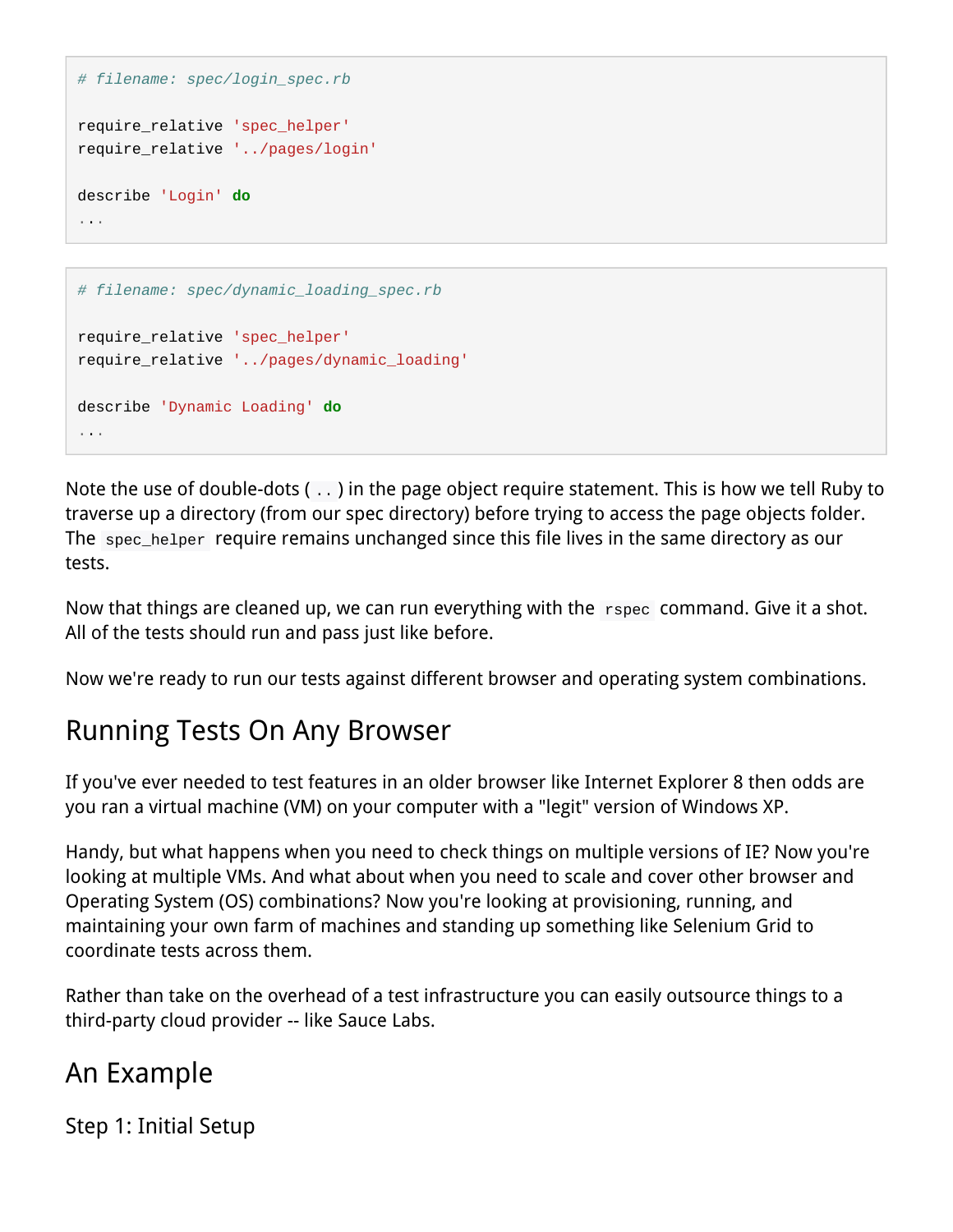NOTE: You'll need an account to use Sauce Labs. Their free trial account has enough to get you started. And if you're signing up because you want to test an open source project, then be sure to give their 'Open Sauce' account a look (tl;dr -- it's completely free).

With Sauce Labs we need to provide specifics about what we want in our test environment, our credentials, and configure Selenium a little bit differently than we have been. Let's start by creating a config file for cloud execution.

```
# filename: config_cloud.rb
ENV['host'] = 'saucelabs'
ENV['operating_system'] ||= 'Windows XP'
ENV['browser'] ||= 'internet_explorer'
ENV['browser_version'] ||= '8'
ENV['SAUCE_USERNAME'] ||= 'your-sauce-username'
ENV['SAUCE_ACCESS_KEY'] ||= 'your-sauce-access-key'
```
Notice the use of environment variables (most notably the host environment variable). This is what we'll use in our spec\_helper file to determine whether to run things locally or in the cloud -and we'll use the other environment variables to our Sauce Labs session.

For a full list of available browser and operating system combinations supported by Sauce Labs, go here.

NOTE: Be sure to update this file with you Sauce Username and Sauce Access Key, or, specify them externally (e.g., at run time, on the command-line, or in your bash profile). To get your Sauce Access Key, go to the bottom-left corner of your Sauce Account page.

Now we'll need to update our spec\_helper to connect to Sauce Labs and use these variables.